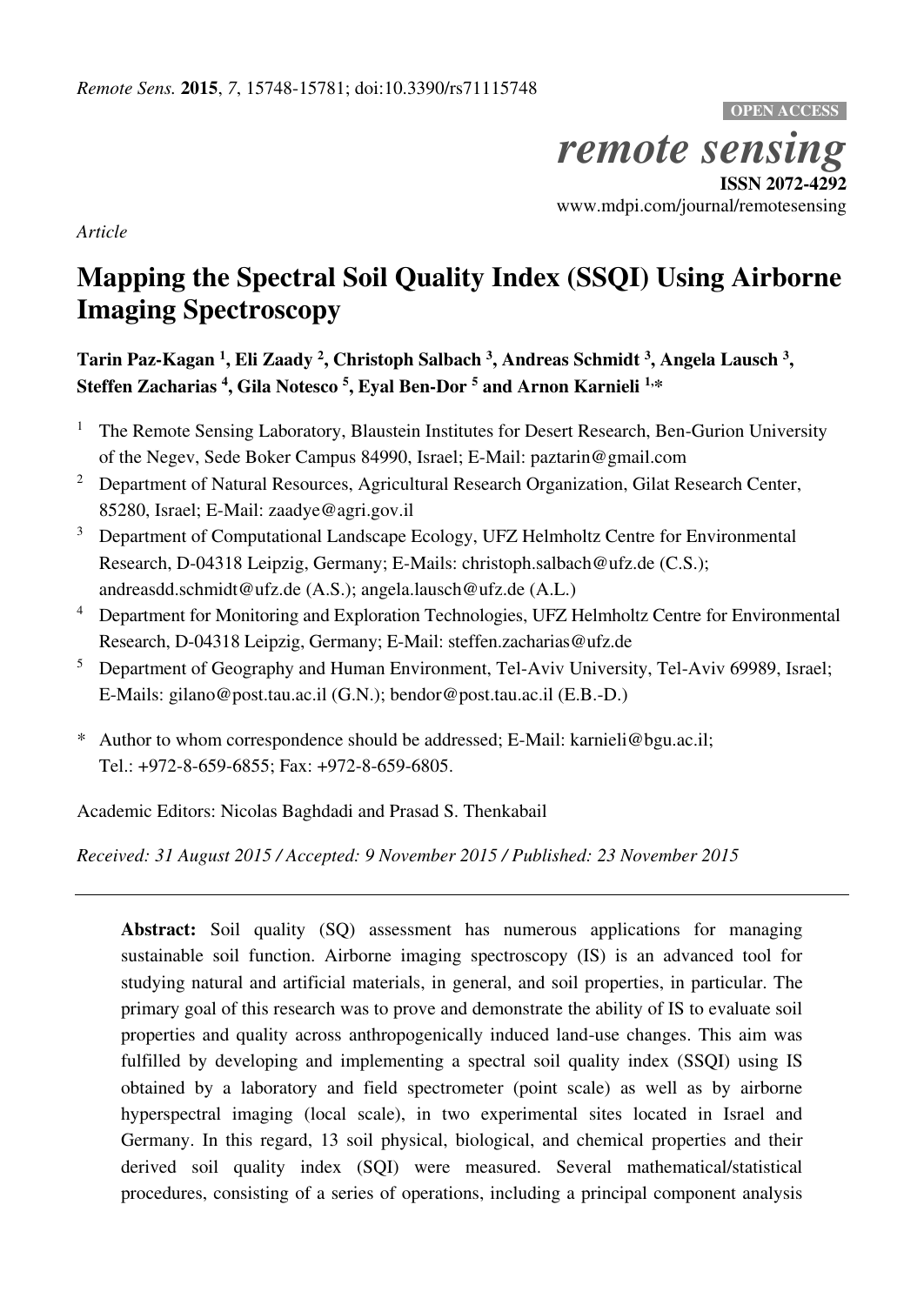(PCA), a partial least squares-regression (PLS-R), and a partial least squares-discriminate analysis (PLS-DA), were used. Correlations between the laboratory spectral values and the calculated SQI coefficient of determination  $(R^2)$  and ratio of performance to deviation (RPD) were  $R^2 = 0.84$ ; RPD = 2.43 and  $R^2 = 0.78$ ; RPD = 2.10 in the Israeli and the German study sites, respectively. The PLS-DA model that was used to develop the SSQI showed high classification accuracy in both sites (from laboratory, field, and imaging spectroscopy). The correlations between the SSQI and the SQI were  $R^2 = 0.71$  and  $R<sup>2</sup> = 0.7$ , in the Israeli and the German study sites, respectively. It is concluded that soil quality can be effectively monitored using the spectral-spatial information provided by the IS technology. IS-based classification of soils can provide the basis for a spatially explicit and quantitative approach for monitoring SQ and function at a local scale.

**Keywords:** land-use change; imaging spectroscopy; reflectance spectroscopy; spectral soil quality index; soil quality index

## **1. Introduction**

Soil quality (SQ) is considered to be a key element of sustainable soil function. SQ can be defined as the capacity of a soil-specific property to sustain the productivity of plants and animals, within the limits of the ecosystem (natural or managed), while maintaining or improving the quality of water and air, and supporting human health and habitation [1,2]. Soil formation or genesis is strongly dependent on the environmental conditions of both the atmosphere and the lithosphere and on long-term management [3]. SQ involves physical, biological, and chemical attributes that are merged together to indicate soil functioning [4,5]. Several studies have proposed conceptual frameworks for monitoring SQ [4,6]. These frameworks usually share common steps, including the selection of physical, biological, and chemical soil properties that are essential in terms of soil functioning [7]. Monitoring SQI at large spatial scales remains expensive, as well as time and labor consuming, when using the standard procedures due to the large number of soil analyses involved. In addition, SQ mapping requires the integrated consideration of key soil properties and their variations in space and time [8]. The developments of SQ maps with complete area coverage are needed for addressing climate change, land degradation, and hydrological processes in global and regional models. However, currently only a few spatially exhaustive datasets are available [9].

Remote sensing may offer possibilities for monitoring SQ at spatial scales relevant for modeling or management. Spectroscopy techniques that include the visible (VIS, 400–700 nm), near-infrared (NIR, 700–1100 nm), shortwave infrared (SWIR, 1100–2500 nm), and thermal infra-red (TIR, 8000–12000 nm) spectral ranges are well-known tools for monitoring and studying different aspects of soil surface properties and SQ with various levels of prediction accuracy [10–14]. Spectroscopy is a rapid, non-destructive, reproducible, and cost-effective analytical method that is used in food science, medical science, and all geoscientific disciplines, in general, and in soil science, in particular [11,14,15]. The spectral analysis procedure involves the preparation of soil samples, spectral acquisition, the preprocessing of spectral data, and the selection of an appropriate statistical model and each step can affect the accuracy of the model for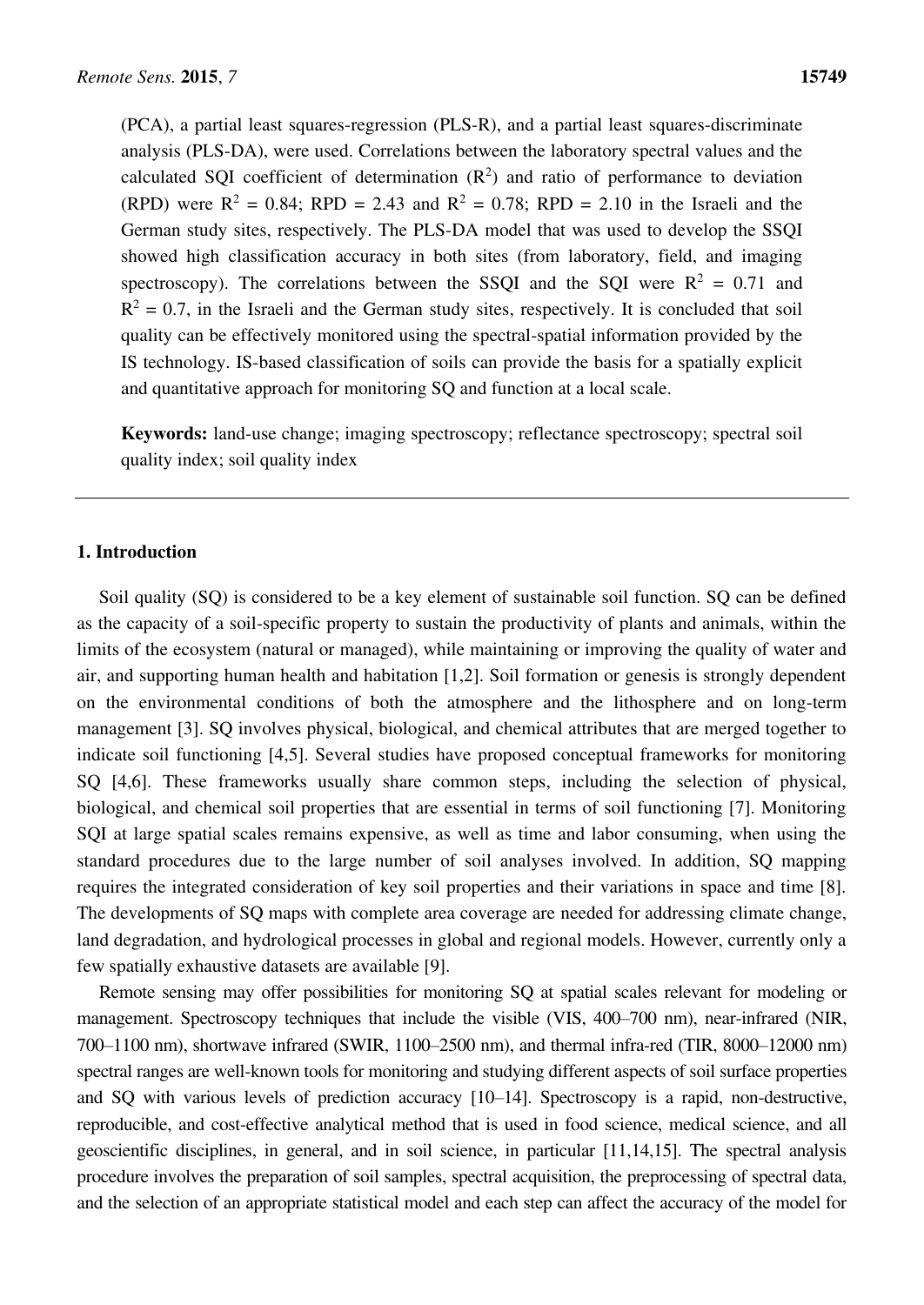each individual indicator [16]. Different pre-processing transformations (PPTs) have been applied to improve prediction ability [17,18], such as mean normalization, baseline offset, maximum normalization [17], first derivatives [19], the Savitzky–Golay smoothing algorithm [20], second derivatives [21], and generalized least squares weighting (GLSW) [22]. Such methods usually remove baseline effects and spectral noise, and reduce the impact of particle size [23]. Choosing the best performing PPTs depends on the dataset and requires testing to ascertain an effective model [18].

Reflectance spectroscopy is used in chemometrics to construct spectral groups' classification and regression models to predict many soil attributes. While regression methods are used to model the spectral signature of a target based on specific physical, biological, or chemical soil properties, classification is used to group the spectral signatures of soil into categories [24–27]. The statistical models have included parametrical methods such as partial least squares-regression (PLS-R), which is perhaps the most commonly used regression method technique (e.g., [12,14,28]). An example of a parametric classification method is the partial least squares-discriminant analysis (PLS-DA), which is a method for the supervised classification of spectral data. In the current study, we developed a conceptual framework for SQ maps based on the parametric methods (PLS-R and DA).

Recent studies have presented the ability of reflectance spectroscopy to monitor SQ. Cohen *et al.* [29] successfully predicted several soil properties using VIS–NIR spectroscopy as indicators of wetland SQ. They concluded that spectroscopy offers both cost and statistical power advantages for the integrative assessment of SQ in wetlands. Velasques *et al.* [27] successfully classified different tropical agro-ecosystem soils by using spectroscopy. Idowu *et al.* [30] evaluated SQ by 39 physical, biological, and chemical soil properties, using a combination of field, laboratory, and spectroscopic methods in New York State, USA, and stated that in order to advance the application of VIS–NIR spectroscopy, research should begin by establishing the spectral assessment of SQ across all soil parameters. Kinoshita *et al.* [23] discussed the potential of soil spectroscopy for predicting multiple soil properties simultaneously by multidimensional SQI in a western Kenyan chronosequence. They found that laboratory analyses for several physical, biological, and chemical soil properties could be replaced with a spectral analysis for SQ scores. The use of reflectance spectroscopy for the multidimensional assessment of the impact of land-use change on SQ for three land uses (afforestation, traditional grazing, and agro-pastoral) was presented by Paz-Kagan *et al.* [31]. Their study evaluated the spectral predictability of 14 SQ indicators along with an integrated spectral soil quality index (SSQI). Askari *et al* [10] used spectroscopic and chemometric analyses to classify soil structural quality using 40 sites in Ireland under arable and grassland management systems. They found that spectroscopy is a suitable technique for the quantitative assessment of SQ. The above recent studies pave the way for developing an applied tool that can be used for land-use management in the context of soil security, soil health, and soil protection.

Although remote sensing and soil spectroscopy have been recognized as potentially effective techniques for monitoring SQ, they have been only rarely used with imaging spectroscopy (IS) since the first paper of Ben-Dor *et al.* [32]. The ability to map soil with an airborne IS sensor has progressed with the development of relatively cheap and better signal-to-noise sensors that are easy to operate and available to all. IS presents a new spatial dimension for spectral information and provides a new capability for many existing soil (point) spectroscopy applications. However, moving from point measurements to the IS domain not only means a transition from micro- to macroscales, but also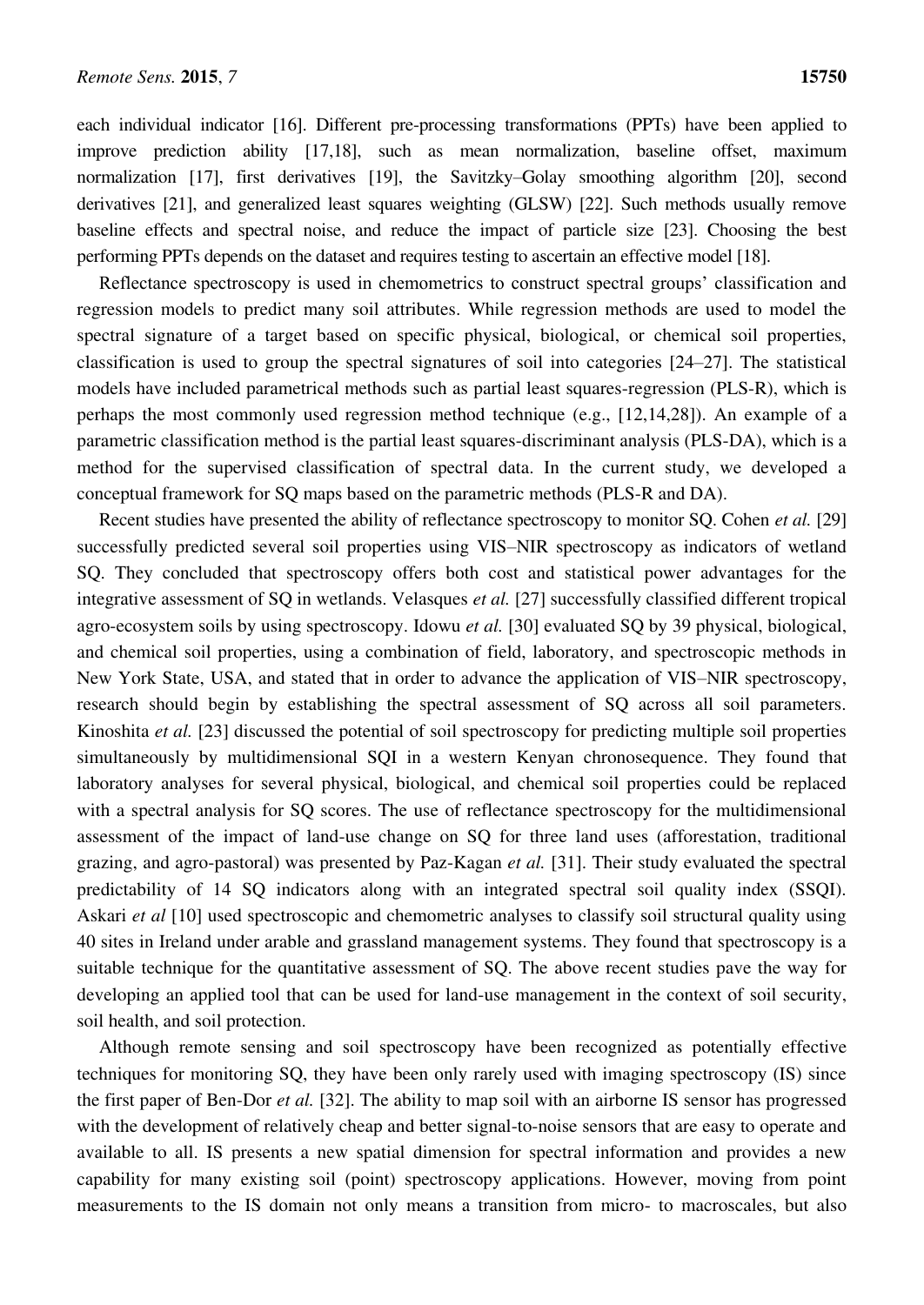involves a whole new set of challenges [3,33]. Among these are the low signal-to-noise ratio of most of the IS sensors (relative to the point spectrometer), large datasets, the effects of the bidirectional reflectance distribution function (BRDF), the spectral instability effect [34], the spectral mixing problem, optical shifts from one pixel to another, atmospheric interference, and crust and vegetation cover [3]. Because most of the applications for SQ have been developed for point spectrometry, their immediate adaptation for the IS domain requires proper attention and adequate solutions to minimize the abovementioned problems [3]. Although the potential of IS as a technique for the rapid and simultaneous prediction of soil properties is known, the challenge is to adapt the application of IS into a diagnostic screening tool that can assist in developing reliable SQ surface maps for land management at large spatial scales [35]. In addition, there is a need to connect point soil spectroscopy and IS in order to relate them to functional soil properties and quality. Several studies have presented the ability to upscale laboratory models to airborne IS. These studies include, for example: soil degradation (salinity, erosion, and deposition) maps, soil mapping and classification, soil genesis and formation, soil contamination, soil water content, and more [3,33,36–39]. However, most of these studies used either single or several soil properties and not an integrated approach such as the SQI.

The primary aim of this research is to prove and demonstrate the ability of IS means to evaluate soil properties and quality across anthropogenically induced land-use changes. This objective was fulfilled by implementing the SSQI with IS data obtained by a laboratory and field point spectrometer, as well as by an airborne imaging spectrometer, in two experimental sites located in Israel and Germany. The proposed SSQI was compared with a commonly used soil quality index (SQI) determined by traditional physical, biological, and chemical soil analyses and accomplished by a series of mathematical/statistical procedures.

# **2. Methods**

#### *2.1. Study Sites*

Two study areas, one located in Israel (a long-term ecological research (LTER) site) and one in Germany (an intensive research site of the TERENO Observatory "Harz/Central German Lowland, Zacharias *et al.* [40]), were selected for examining the abovementioned aims. The sites differ in their environmental conditions, soil properties, and management regimes and, therefore, well represent the diverse areas in which the suggested SSQI can be tested. In each research site, three management regimes were tested.

#### 2.1.1. Agricultural Research Site, Northwestern Negev Desert, Israel

The Migda experimental farm belongs to a series of LTER sites in the northern Negev Desert, Israel (Figure 1A) (34°25′E, 31°22′N) [41]. The total area of the Migda experimental farm is about 162 ha, and the elevation is 100-120 m a.m.s.l. The area is characterized by a mean annual rainfall of 230 mm that is concentrated during the rainy season between November and April. Average daily temperature ranges from 10  $\degree$ C in the winter to 30  $\degree$ C in the summer. The bedrock lithology is an Eocenian chalk. The soils are sandy-loamy loess, defined by the local Israeli definition system, and *calcic haploxeralf* according to the USDA's definition, and the texture composition is 20% clay, 38% silt, and 42% sand.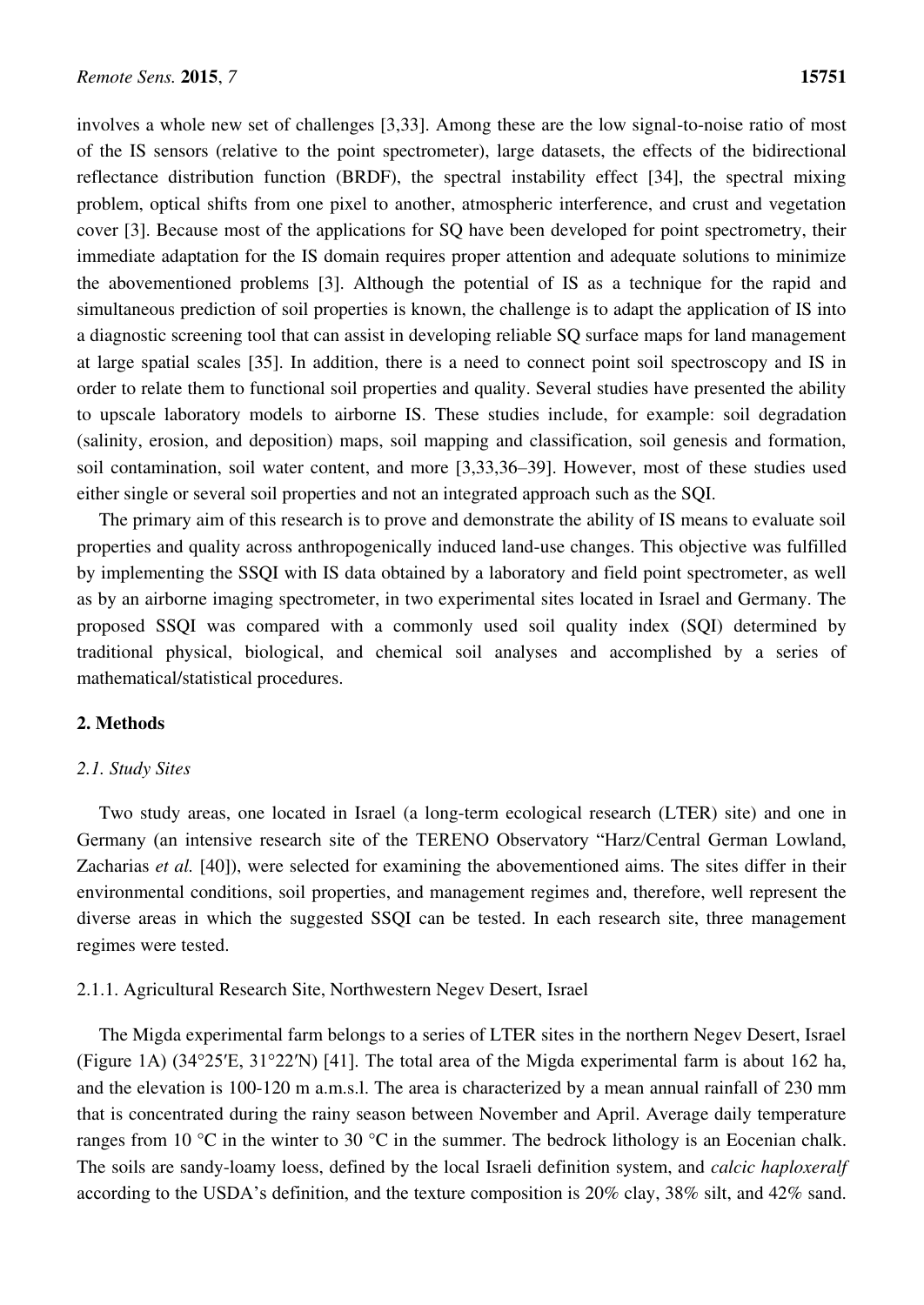The farm was established in 1960 by the Agricultural Research Organization (ARO), supporting extensive agriculture that includes grazing under different grazing regimes. The main crop is spring wheat [42], growing annually during the rainy season from November to April. The farm has been grazed every year by a flock of about 800 Awassi sheep and 600 goats, starting in late February, when the field is fully covered, continuing until May (green pasture), and again from June to December (dry pasture). The grazing in the farm is managed by controlling the intensity, stocking density, flock size, and timing of herd introduction into the field. Three experimental systems were examined: (1) an abandoned agricultural field with natural vegetation in an area of 5 ha of mainly annual plants. In this field, no cultivation, irrigation, fertilization, or grazing has been performed for the last 40 years; (2) an abandoned field in an area of 9.6 ha, mainly with annual plants, with grazing, but with no cultivation, fertilization, or irrigation; and (3) a monocultural agro-pastoral field of wheat in an area of 9.5 ha, with moderate grazing and cultivation but with no fertilization or irrigation.



**Figure 1.** Aerial photograph of the study areas with their land-use categories: (**A**) Migda site, Israel; and (**B**) Schäfertal site, Germany.

2.1.2. Harz/Central German Lowland Agricultural Site

The Schäfertal research catchment is located in the lower eastern Harz Mountains, Germany (Figure 1B) (11°02′E, 51°39′N). The study area is about 144 ha, and the elevation is 393 m a.m.s.l. The climate regime is moderate continental that is influenced by its leeward position. The average annual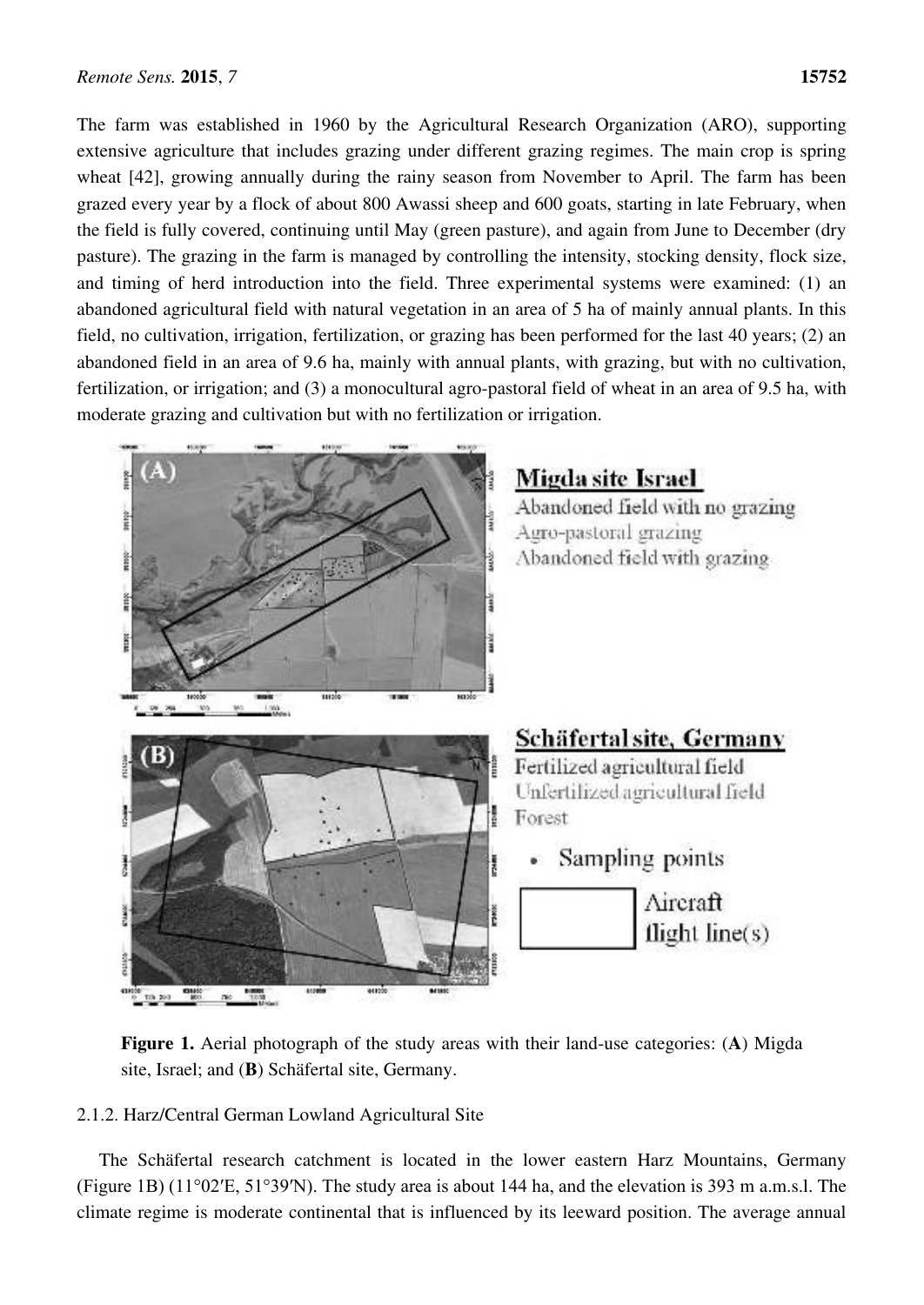rainfall is 636 mm with a mean annual temperature of 6.8 °C, ranging from 1.8 °C in January to 15.5 °C in July. Luvisols and Cambisols soil groups, according to the FAO's classification [43], cover the slopes and are intensively used for agriculture [44]. Lower relief positions near the channel are characterized by the Gleysols soil group that is mainly used for pasture. All of the soils have a loamy character with a texture composition of about  $21\%$  clay,  $53\%$  silt, and  $24\%$  sand [45]. The entire catchment is divided into five fields, managed by one agricultural cooperative society that provides information such as fertilization and crop yield. Ploughing and harrowing is conducted in autumn. Major crops in the catchment are winter cereal and winter rapeseed, whereas 3% of the area is forested. Three experimental systems were examined: (1) a fertilized agricultural field that was fertilized several days before the flight campaign with urea and ammonium nitrate. In addition, the field was harvested and sown with winter rapeseed; (2) an unfertilized agricultural field that was harvested and sown with winter rapeseed. The latest fertilizer application (nitrogen and sulphur) on the field was in April 2013; and (3) a forest area.

#### *2.2. Data Collection and Analysis*

The current study involves several spectral datasets as illustrated in Figure 2 (laboratory, field, and airborne). Two flight campaigns were performed using Aisa (AisaDUAL and AisaFENIX) hyperspectral sensors onboard light aircrafts. One flight campaign took place on 6 September 2013 over the German site and the other on 19 September 2014 over the Israeli site. Both campaigns were carried out at the end of the dry season to minimize the effects of soil water content, annual vegetation, and cloud effects. During the campaigns, the skies were clear and the agricultural fields were exposed with bare soil. The flight campaigns were accompanied by field and laboratory spectral measurements, and by soil sampling in which the samples were transferred to laboratories for physical, biological, and chemical analyses. The soil sampling design in the two sites covered the different experimental systems, and the sampling points were randomly selected in each system. The spectral and soil data analyses were jointly subjected to a chain of mathematical/statistical procedures, namely PCA, PLS-R, and PLS-DA.

#### 2.2.1. Field and Laboratory Spectral Measurements

In each of the study sites, the soil spectra were acquired under field conditions (undisturbed samples) and under laboratory conditions with the portable analytical spectral device (ASD) Field Spec® Pro spectrometer. Prior to the laboratory spectral measurements, the soil samples were air dried, ground, and passed through a 2-mm sieve. The ASD covers a spectral range of 350–2500 nm and has a 25° field of view. The instrument was repeatedly calibrated to spectral reflectance using a standard white reference panel (Spectralon Labsphere Inc., North Sutton, NH, USA). A total of 50 soil samples were collected in the Migda site (20 in the monocultural agro-pastoral field; 20 in the abandoned field with grazing; and 10 in the abandoned agricultural field). A total of 25 soil samples were collected in the Schäfertal site (10 in the fertilized agricultural field; 10 in the unfertilized agricultural field; and 5 in the forest). Reflectance data in the laboratory were measured under stable illumination from two directions while the spectrometer's fiber aperture was fixed at a constant height of 18.5 cm above the sample platform; thus, the diameter of the sample was 8 cm. The bidirectional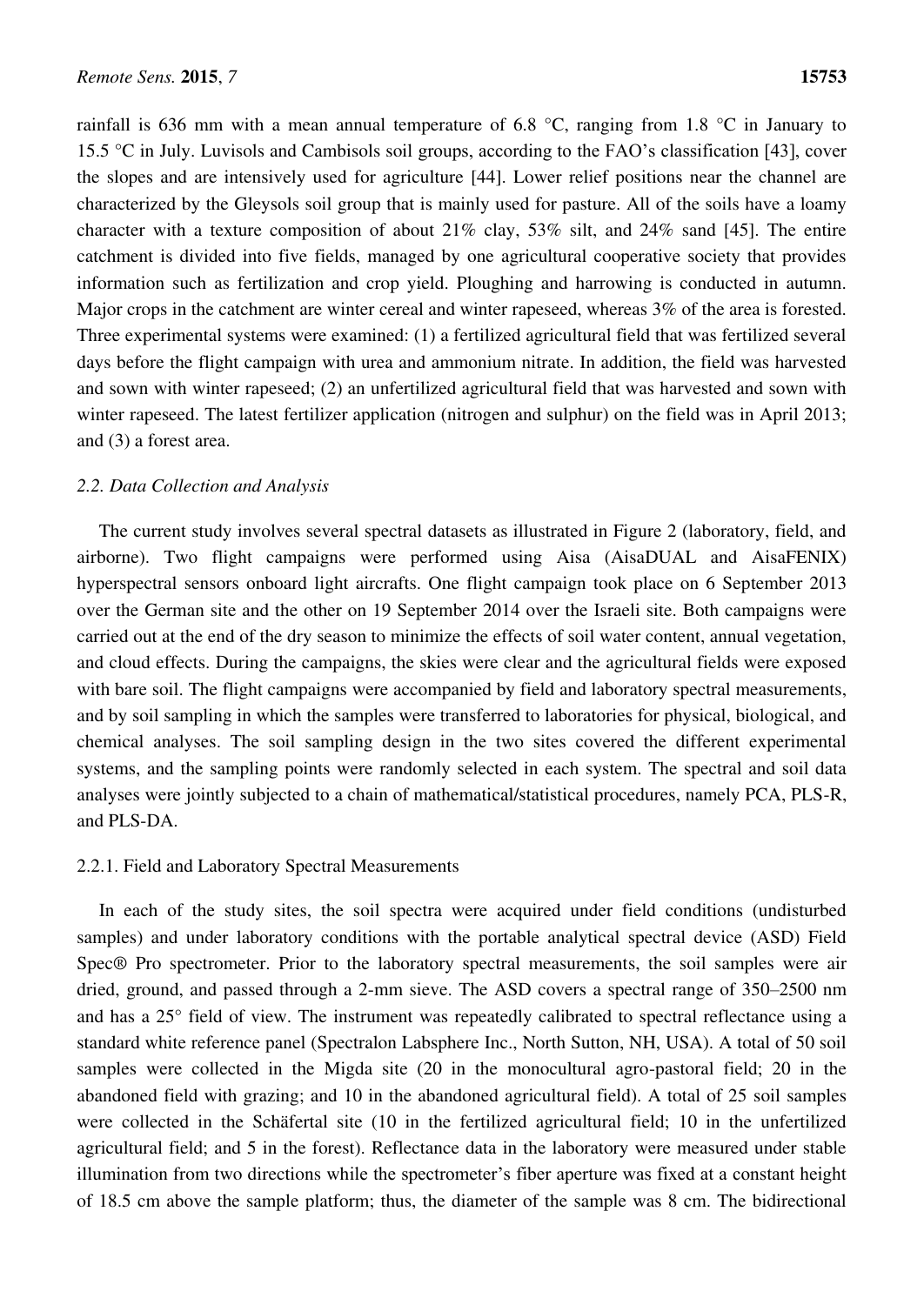illumination reduced the effects of micro-topography shadowing. In addition, each sample was measured four times, while rotating the sample 90° between each reading. These four readings were later averaged to a final value representing the spectral resolution of 1 nm. The spectral resolution of the ASD varies from 3 nm in the VIS-NIR range to 8-10 nm in the SWIR range. We resampled the ASD's spectral band to 1 nm uniformly along the entire spectral region. Finally, the data were spectrally resampled to the spectral configuration of the airborne sensors (see next section). The field spectral measurement was vertical in relation to the soil surface using the same ASD spectrometer in the Israeli site that was used in the laboratory, however with unexposed fiber (*i.e.*, exposed to interior fixed lighting and not to the sun). To reduce spectral noise, four spectral readings for each soil sample were measured and averaged to a final value representing the field sample. In the Schäfertal site, undisturbed soil samples were measured in the same laboratory conditions as mentioned above. The soil samples in Schafertal site were measured in the same laboratory conditions since the weather did not allow ASD field measurements.



**Figure 2.** Study flowchart for developing the soil quality index (SOI) and the spectral soil quality index (SSQI) by applying laboratory, point, and image spectroscopy data along with complementary soil measurements and analyses.

PPTs of the spectral data included three types: (1) A second-order transformation of the polynomial Savitzky–Golay smoothing [20,46] was performed to minimize variance between samples caused by grinding and the optical setup. This transformation was found to be an optimal spectral pretreatment in similar studies [19,47,48]. (2) An autoscale transformation was performed, which is an exceptionally common pre-processing method that uses mean-centering followed by dividing each variable by the standard deviation (SD) of the variable. This approach is a valid method with which to correct differing variable scaling and units if the predominant source of variance in each variable is signal rather than noise. Under these conditions, each variable is scaled such that its useful signal has an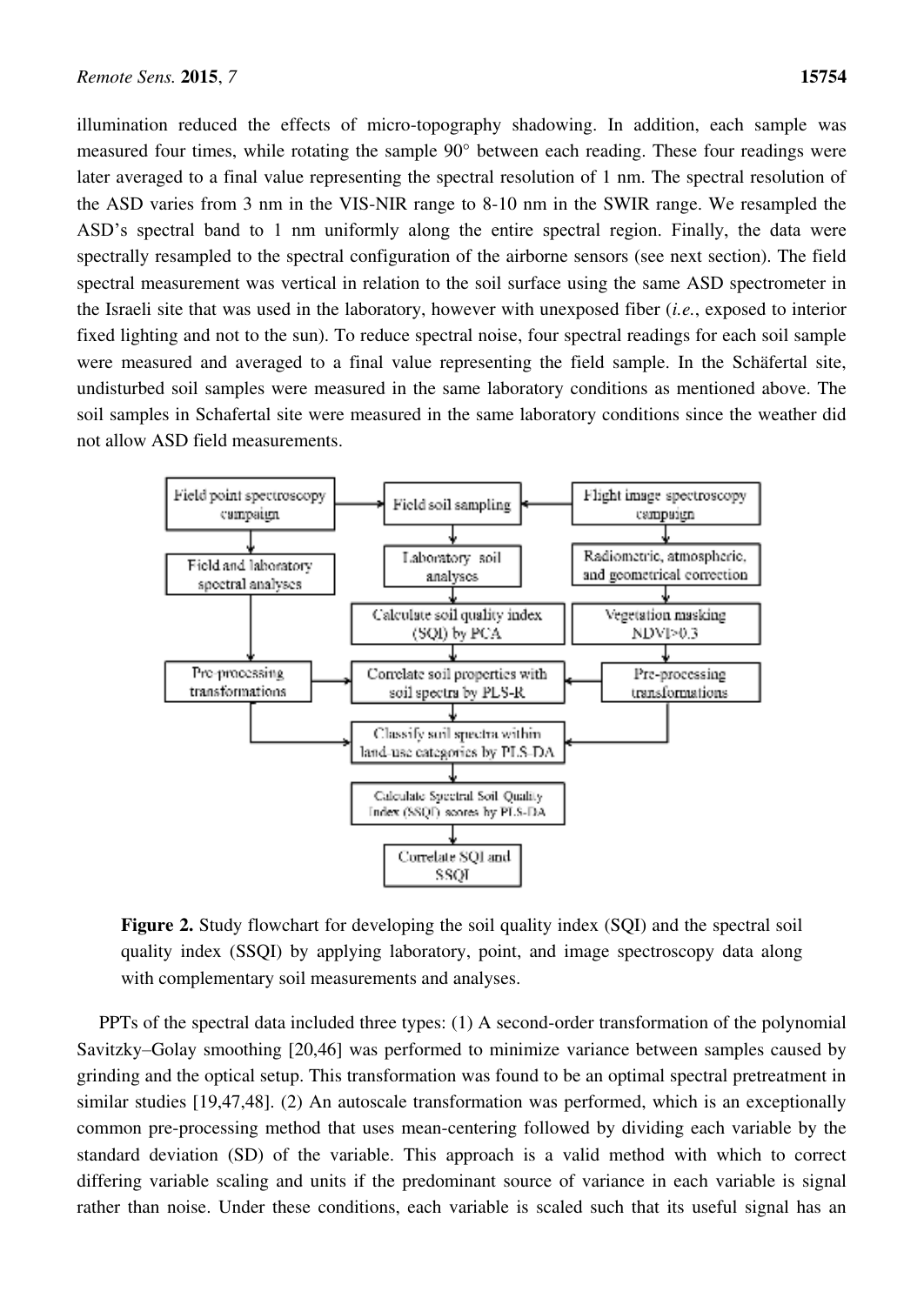equal footing with the other variables' signals [49]. Finally, (3) a GLSW transformation was performed to produce a filter matrix based on the differences between pairs or groups of samples that should otherwise be similar [50]. The single adjustable parameter,  $\alpha$ , that defines how strongly GLSW downweights interferences was set to 0.02. Adjusting α towards larger values (typically above 0.02) decreases the effect of the filter, while smaller  $\alpha$  values (typically 0.001 and below) apply more filtering. The prediction process included randomly selecting the spectral sample dataset (25%) to calibrate the model for the prediction of known samples.

## 2.2.2. Airborne Imaging Spectroscopy

Flight campaigns were performed over the two study systems using two different SPECIM's AISA hyperspectral airborne sensors, AisaFENIX (in Israel) and AisaDUAL (in Germany). AisaFENIX is a hyperspectral sensor with a single optic that provides a continuous image, covering the VIS-NIR–SWIR spectral region (380–2500 nm) with 448 spectral bands and a FWHM of 3.5–5.5 nm. The sensor was mounted onboard a light aircraft that was flown at an altitude of 762 m, resulting in a spatial resolution of 1 m, under good weather conditions, over the study area at the Migda site. Another data cube was acquired over a nearby ground calibration site, located on the flight trajectory, and included net targets usually used for a supervised vicarious calibration (SVC) procedure [51]. The AisaDUAL sensor is a hyperspectral sensor with a computable pushbroom airborne imaging spectrometer, covering the 420–2450 nm spectral range with 367 spectral bands. A bandwidth of 4.5 nm exists in the VIS and NIR regions, and of 6.3 nm in the SWIR region. This sensor combines the AisaEAGLE (400–970 nm) and the AisaHAWK (970–2500 nm) sensors with different optics, boresighted to each other, resulting in a 2-3 pixel offset. The AisaDUAL sensor was mounted onboard a light aircraft that was flown over the study area at the Schäfertal site, at an altitude of 768 m, resulting in a spatial resolution of 1 m, under good weather conditions. An inertial measurement unit (IMU) enabled global positioning system (GPS) device was used to record the geo-positional data of the aircrafts for geometric rectification in the Migda and Schäfertal sites.

AisaFENIX raw data were processed using the CALIGEO software (Spectral Imaging Ltd), resulting in georectified radiance images. The Migda site radiance image was atmospherically corrected using the ACORN-6 software (ImSpec LLC, Advanced Imaging and Spectroscopy) with a gain factor derived from the SVC site image processing. The resultant reflectance image was used henceforth. The AisaDUAL raw data were radiometrically corrected with the CALIGEO software by Spectral Imaging Ltd. Afterwards, the reduction of miscalibration effects (ROME) destriping algorithm was applied to reduce sensor miscalibration effects [52]. The geometric correction of the AisaDUAL data was performed with the PARGE software (ReSe Applications). The BREFCOR method was used for a surface-cover-dependent correction of bidirectional effects [53]. BREFCOR was implemented in the ATCOR-4 package version 6.3 (ReSe Applications) and was also used to calculate the reflectance values for the image. The positional accuracy was improved with geo-referencing and high resolution orthophotos. At the end, six flight lines were stitched into one mosaic.

To minimize the vegetation signal in the image, the normalized difference vegetation index (NDVI; Tucker [54]) was calculated in the images. A threshold of NDVI  $\leq 0.3$  was selected to represent bare soil [55]. The areas with an NDVI that was higher than 0.3 were masked out from further analysis. Due to vegetation cover in the abandoned agricultural field with natural vegetation in Migda, and in the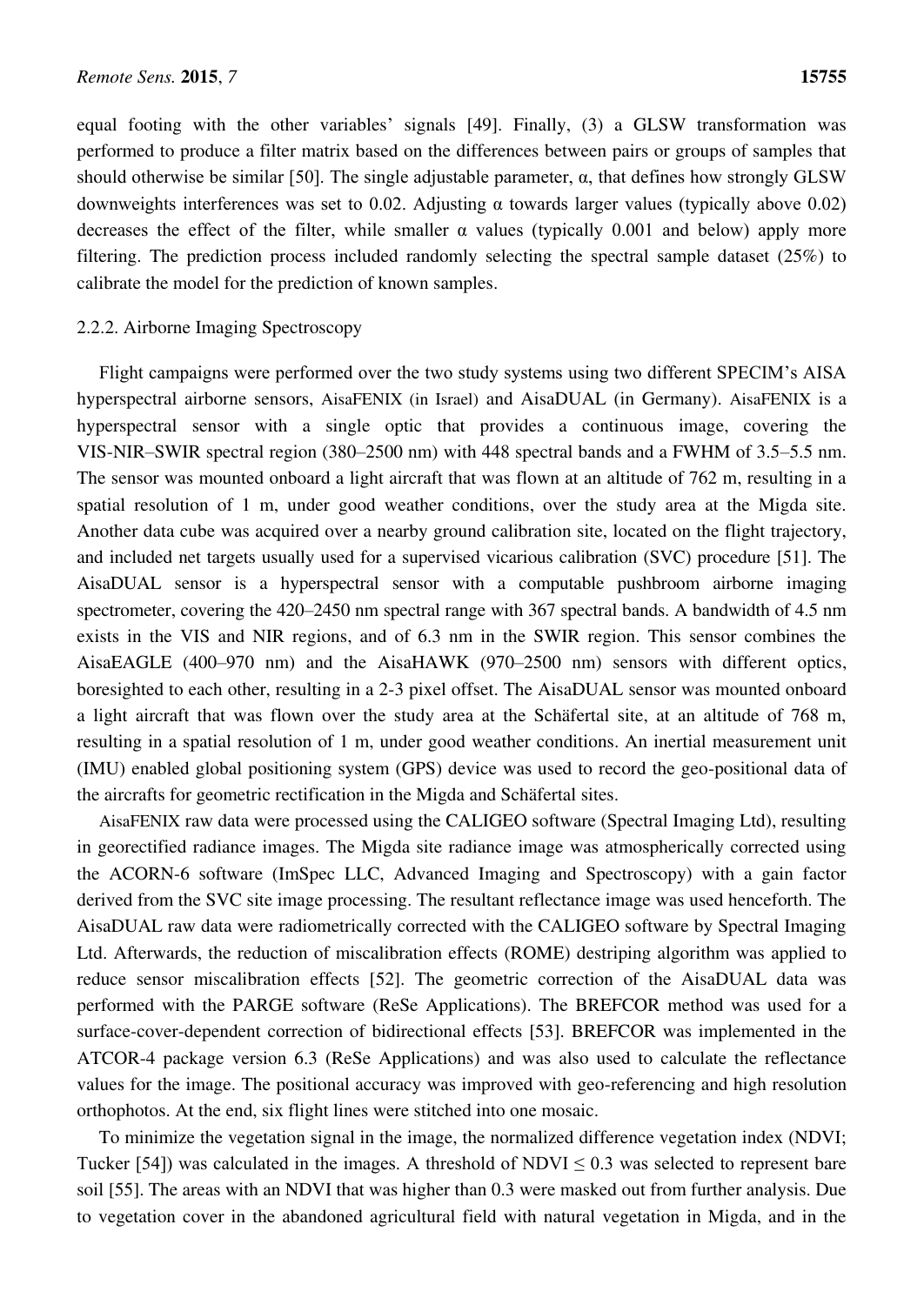forest in the Schäfertal site, the analyses of the images were further conducted only in the fields with bare soil. Following the image pre-processing, the spectra of the selected soil samples were extracted according to the GPS points that were sampled in the field. The extraction of the pixels from the images was calculated by averaging the pixels in a 1-m area around the selected point. In addition, elimination of the spectral channels affected by atmospheric water absorption in the images was done (excluded were the 1340–1448 and 1792–2000 spectral bands).

Figure 3 presents the average spectral signature of the laboratory, field, and airborne data, in the different experimental systems in the two study sites. Spectral differences exist between the laboratory, field, and airborne datasets. The spectral soil signatures are affected by soil aggregation, particle size distribution, water content, and the presence of additional elements, such as vegetation litter, rock particles, and mineral deposits. Therefore, laboratory standardization of the sample preparation and measurement protocols was carried out to minimize these BRDF effects. The spectral soil signatures from the field data did not include preliminary preparation of the soil, and these signatures are affected by the soil structures and water content. The soil signature of the image is affected by the soil structure and other effects such as atmospheric interference, the BRDF effect, and more. In addition to these effects, there are a different number of spectral bands in each sensor.



**Figure 3.** The average spectral signatures of the two study sites: Migda, Israel (**A**, **B**, **C**) and Schäfertal, Germany (**D**, **E**, **F**). The spectral dataset included: (A and D) laboratory spectral signatures; (B and E) field spectral signatures; and (C and F) airborne imaging spectral signatures. The land-use classes are characterized by the different colors.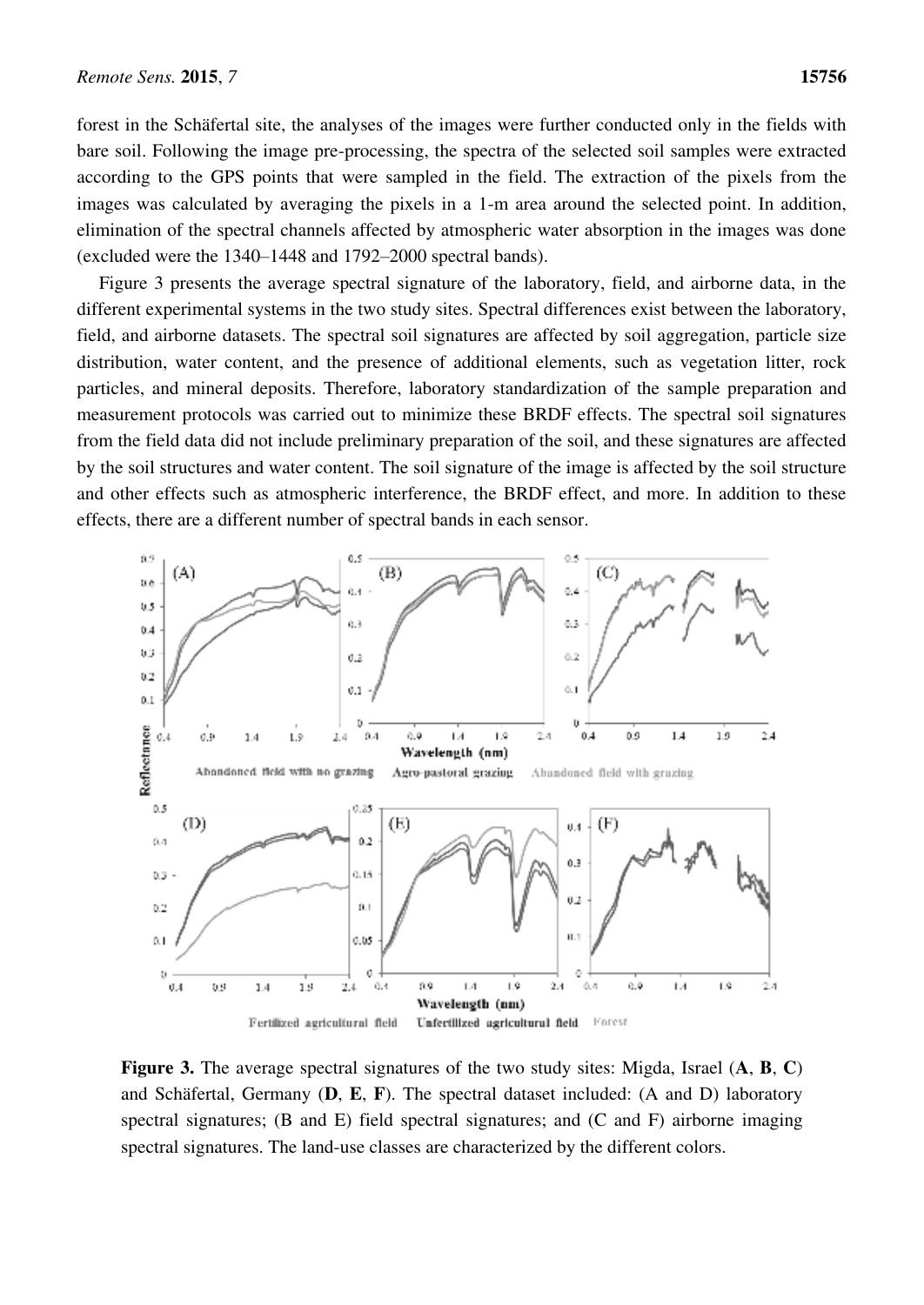#### 2.2.3. Soil Sampling and Laboratory Analysis

Soil samples were collected during the flight campaigns, at a depth of 0–0.15 m. The sampling was conducted following a stratified random survey methodology. As mentioned before, in total, 50 soil samples were collected in the Migda site and 25 in the Schäfertal site. The soil sampling was accomplished by accurate GPS and surface hardness (SH) measurements. Hydraulic conductivity (HC) measurements were performed only in Israel under dry soil conditions in the field. All soil samples were transferred to the laboratory and were stored unopened at room temperature until analysis.

The Cornell Soil Health Test (CSHT) protocols were adopted for analyzing 13 physical, biological, and chemical soil properties [5,30,56]. The physical properties included soil texture (fractions of clay, silt, and sand), available water capacity (AWC), surface hardness (SH), and hydraulic conductivity measured under saturated conditions (HC). The biological properties included potential active carbon (PAC) and soil organic matter (SOM). The chemical properties included pH, electrical conductivity (EC), extractable ammonium (NH<sub>4</sub><sup>+</sup>), extractable nitrate (NO<sub>3</sub><sup>-</sup>), extractable phosphorus (P), and extractable potassium (K). All laboratory measurements were performed with CSHT's standards [5];

however, minor modifications were introduced due to the specific management practices, climatic regions, and available tools. These included: (1) available water capacity (AWC) that was measured by the soil moisture as water retention characteristics [57]; (2)  $NH_4$ <sup>+</sup> and  $NO_3$ <sup>-</sup> that were measured by potassium chloride extracts [58]; and finally (3) the hydraulic conductivity property that was measured by a mini-disk infiltrometer in the field [59]. Although the soil texture--the composition of the three fractions of clay, silt, and sand--is a main factor for the SQ, it is barely affected by soil management and, therefore, is not treated as a quality variable in itself. Thus, soil texture is not included in the SQI.

## 2.2.4. Soil Quality Index (SQI)

Evaluation of the SQ was carried out using the general approach of the SQI, involving scoring functions for each of the abovementioned soil properties [60]. The scoring functions were defined in a simple nonlinear polynomial framework. Each soil property was transformed through a scoring algorithm into a unitless score (0 to 1) representing the associated level of function in that system so that the scores could be combined to form a single value [1,61]. The distribution of each of the soil variables was assessed based on a Gaussian function [62,63]. The interpretation of the scoring function was integrated into an index calculated by a PCA [64,65]. The index values ranged from 0 to 1; low values indicated poor soils, while high values indicated healthy soils [5].

The soil property values were recorded by the different algorithms (scoring functions) to transform them into unitless scores (S*i*) for each soil property (*i*), using the following equations [23,63,64]:

$$
S_{imib} = (1 + e^{-(b(x-a))})^{-1}
$$
 (1)

$$
Si_{lib} = (1 + e^{(b(x-a))})^{-1}
$$
 (2)

$$
Si_{op} = 1 \times e^{-\frac{(x-a)^2}{b}}
$$
 (3)

where x is the normally distributed soil property value,  $\alpha$  is the baseline value of the soil property where the score equals 0.5 (inflection point) or the population mean, and *b* is the slope tangent of the baseline curve or  $2\sigma^{-2}$  of the population. The general shape of each function is characterized by the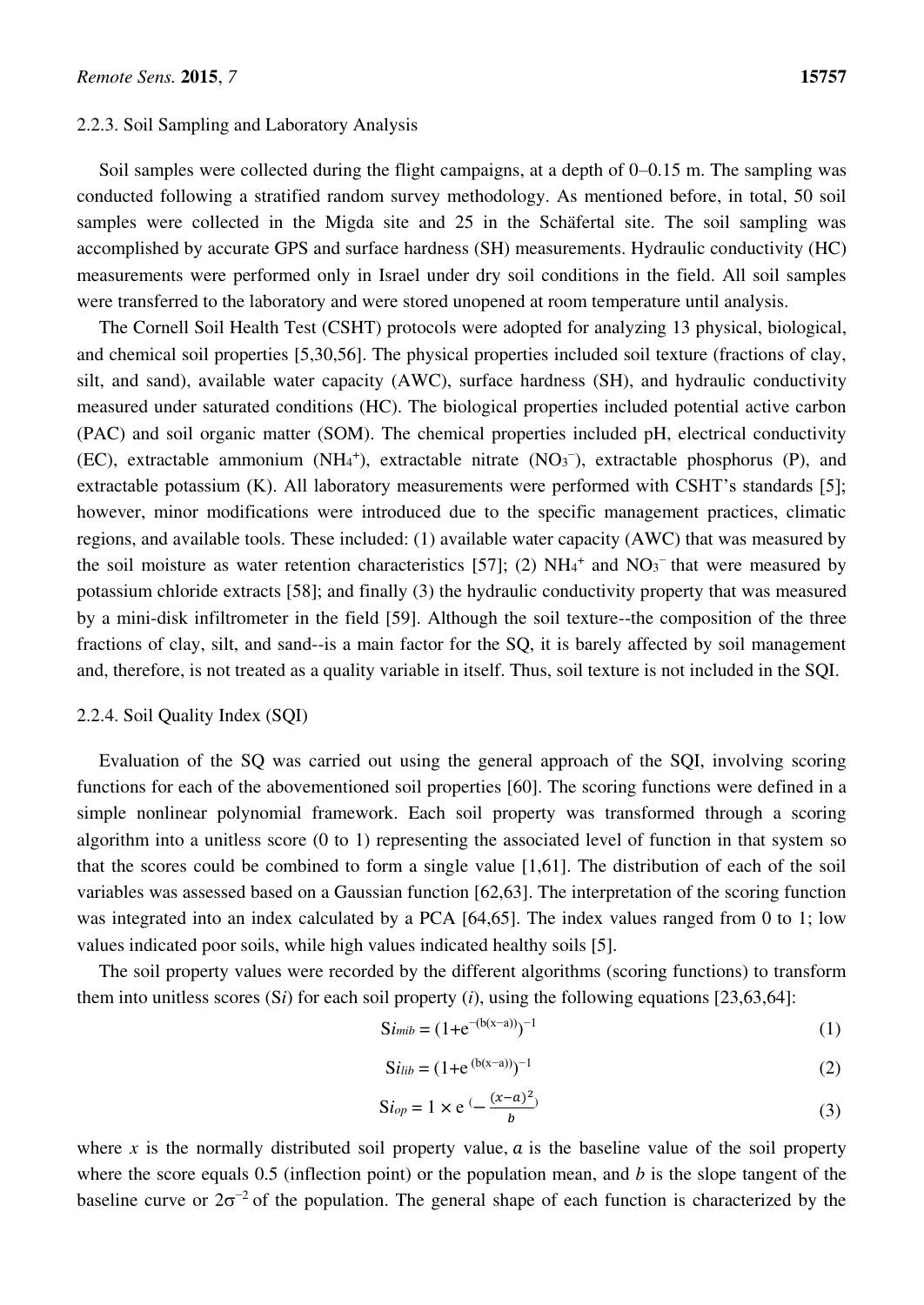nature of the soil property with respect to SQ that can be either (1) more is better (*mib*): an upper asymptotic sigmoid curve (negative slope) that characterizes AWC, SOM, PAC, NH $4^+$ , NO $3^-$ , and K; (2) less is better (*lib*): a lower asymptote (positive slope) that characterizes SH; or (3) optimum function (*op*): a Gaussian function that characterizes pH, EC, P, and HC. The specific shapes and the values are determined according to prior knowledge as presented in the literature and by experts (e.g., [63,64]). All the soil measurement scores were integrated from the previous stage into a single additive index value termed an SQI (Equation (2)). This value is considered to be an overall assessment of SQ, reflecting management practice effects on soil function. To evaluate the index, we used the PCA procedure for pinpointing combinations of variables that describe major trends in the data:

$$
SQL = \sum_{i=1}^{n} PWi \times Si \tag{4}
$$

where *PW<sub>i</sub>* is the PCA weighting factor. Standardized PCAs of all (untransformed) data that differed significantly between treatments in the different land uses were performed using the MATLAB package (MathWorks, Natick, Massachusetts, USA) with a PLS toolbox (Eigenvector, Wenatchee, Washington, USA). The equations were normalized to obtain a maximum SQI with a score of one. Principal components (PCs) with eigenvalues higher than one that explained at least 5% of the variations of the data were examined [4,63]. Under a particular PC, only the variables with a high factor loading were retained for SQ indications. High factor loading was defined as having an absolute value within 10% of the highest factor loading. When more than one variable was retained under a single PC, a multivariate correlation was employed to determine whether the variables could be considered redundant and, therefore, eliminated from the SQI. If the highly loaded factors were not correlated, then each was considered important and, thus, retained in the SQI. Among well-correlated variables, the variable with the highest factor loading (absolute value) was chosen for the SQI. Each PC explained a certain amount of variation (percent) in the total dataset, and this percentage provided the weight for the variables chosen under a given PC. In order to evaluate the relative importance of each waveband in each of the PLS-R models, the variable importance in projection (VIP) was computed to reveal the score for each wavelength [66].

#### 2.2.5. Correlation between Soil and Spectroscopy Analyses

A PLS-R cross-validation was used to correlate the spectral data with all laboratory soil measurements and the integrated SQI. A PLS-R is a predictive module technique to predict soil attributes, even when there are many predictor variables that are highly collinear [14,67]. The technique is closely related to a principal components regression (PCR). However, unlike the PCR, the PLS-R algorithm selects orthogonal factors that maximize the covariance between predictor (X spectra) and response variables (Y soil laboratory data or scores). The PLS-R analysis was applied with the full cross-validation of the Venetian Blinds method [65] with a 70 to 30 split ratio between the calibration and the validation sets. The ratio between the calibration and validation datasets was 35 to 17 and 15 to 8, in the Migda site and the Schäfertal sites, respectively. The PPTs that were used include the Savitzky–Golay algorithm, auto scaling, and GLSW. The prediction was evaluated by the root mean square error of calibration and cross-validation (RMSEC and RMSECV), as well as by the coefficient of determination  $(R^2)$  values of the relation between the predicted and observed soil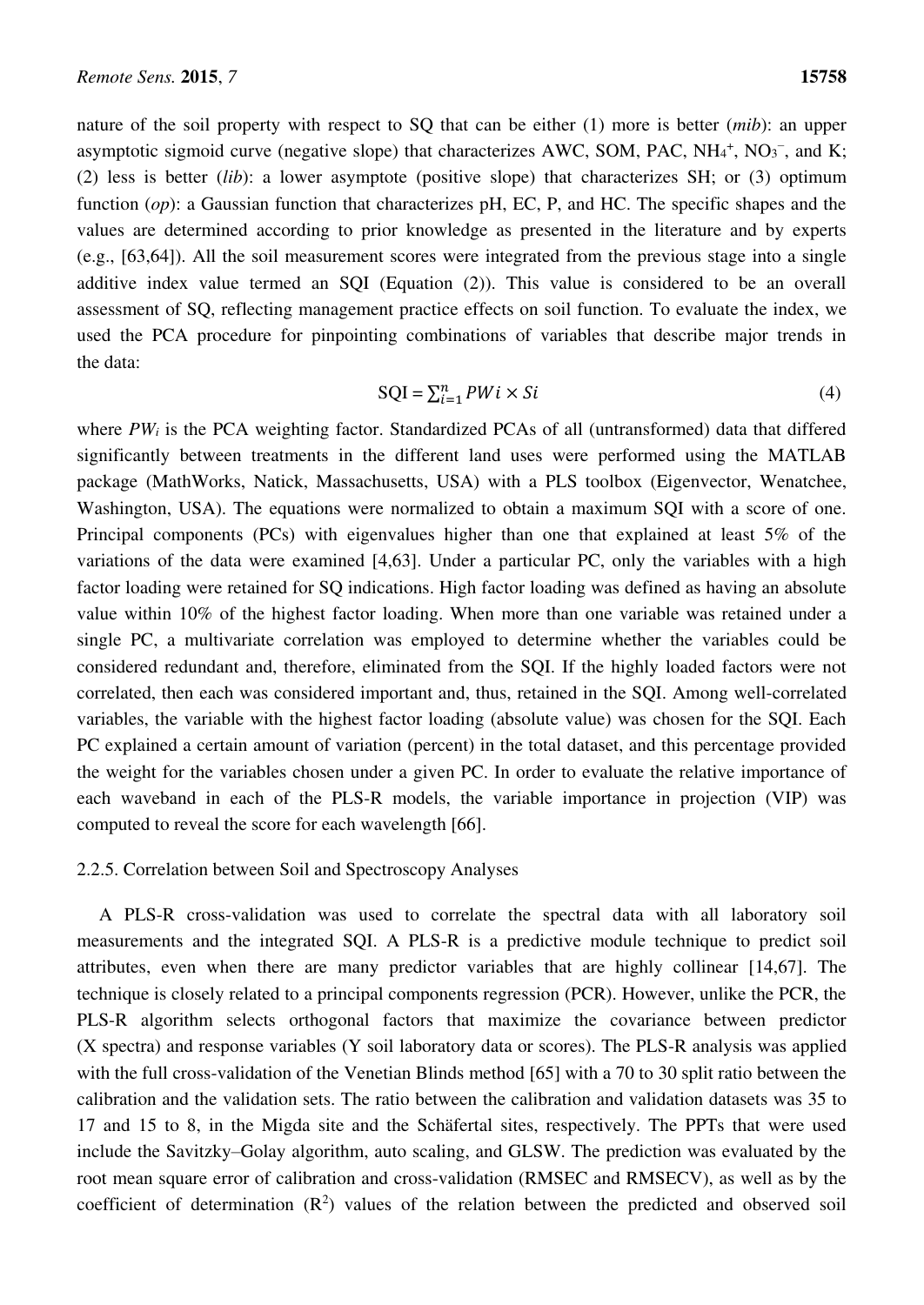properties, and by the ratio of performance to deviation (RPD), calculated as RPD = SD/RMSECV. A particular focus was placed on RPD and  $R^2$  because the differences in units and the SDs of the indicators made the interpretation of RMSE difficult. Using the interpretation criteria of [23], the prediction models were categorized as "excellent" with RPD  $\geq$  2.5 and R<sup>2</sup>  $\geq$  0.80, "good" with RPD between 2–2.5 and  $R^2 \ge 0.70$ , "moderate" with RPD between 1.5–2 and  $R^2 > 0.60$ , and "poor" with RPD < 1.5 and  $R^2$  < 0.60.

# 2.2.6. Spectral Soil Quality Index (SSQI)

A PLS-DA was performed to quantify the changes in SQ in the different land uses in the two study systems. The PLS-DA is a variant of PLS modeling and aims to find the variables and directions in multivariate space that determine the known classes in a calibration set. The predictor (X spectra) and the response variables are the classification category variables (Y values) [68]. The PLS-DA is a linear regression method whereby the multivariate variables, corresponding to the observations (spectral descriptors), are related to the class membership for each sample (land-use category or treatment). This method provides an understandable graphical means of identifying the spectral regions of difference between the classes and also allows for a statistical evaluation as to whether the differences between classes are significant. It takes into account the spectra and the soil attributes as a whole and classifies the spectral data. The strength of the PLS-DA model is defined by the kappa coefficient and the total accuracy calculated from the model's confusion matrix [50].

The discriminant analysis has been used in soil analysis to classify soil attributes according to the different land uses for each site. The PLS-DA model was performed on the laboratory, field, and image datasets and on a combined laboratory and image datasets. The PLS-DA classification was performed with the PLS-Toolbox (Eigenvector, Wenatchee, Washington, USA). The number of latent variables (LVs) was selected based on the recommendation of the PLS-Toolbox optimizing algorithm [50]. The PLS-DA output was used to develop a scoring function in an attempt to evaluate the SQ only by spectral differences. A proportional odds logistic model was used for evaluating the scores of the spectral SQI from the output. The proportional odds model is based on the cumulative probabilities of the coefficient of variation (CV) and the (LV). Consequently, the proposed SSQI is a function of the cumulative probability scoring class, ranging from 0 to 1 as in the SQI:

$$
SSQI = (e^{[\beta \times T^2 \times (CV \times LV)]})^{-1}
$$
 (5)

where  $T^2$  refers to the Hotelling's T-squared distribution value [50] that represents a measure of the variation in each sample within the model. The  $T^2$  indicates how far each sample is from the center of the model (score  $= 0$ ) and represents the score distance as an SD within the PLS-DA;  $\beta$  is the slope of the function and is calculated from a range of the minimum and the maximum values of the function. Under a particular CV, only the variables with a high factor loading were retained for the SSQI, and under a particular LV, only the variables with a high factor loading were retained. High factor loading was defined as having an absolute value within 10% of the highest factor loading [4]. The cumulative variance of the model is the scores for the individual samples, and the coefficients of the LV are the weighting factors obtained from the PLS-DA model. Each LV explains a certain amount of variation in the total dataset; this percentage provides the weight for variables chosen under a given LV.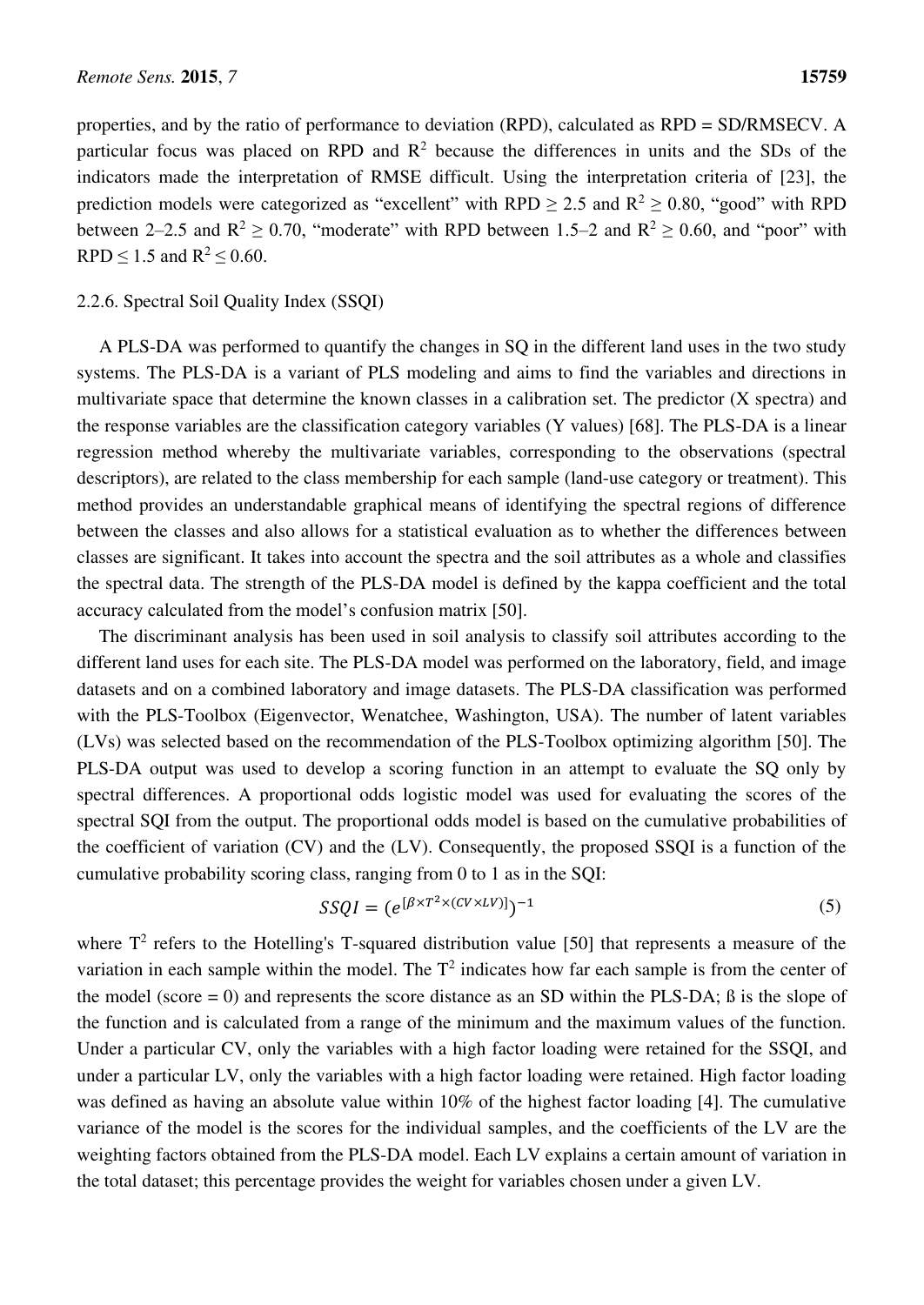#### 2.2.7. Statistical Analysis

The soil samples from each treatment (land use) were tested using a one-way analysis of variance (ANOVA) for all soil properties. . The separation of means was subjected to a Tukey Honest Significance Difference (HSD) test. Differences in soil properties were tested for significance at  $p \le 0.05$  between changed land uses and by the results of the F-statistic test. The statistical analysis was performed with STATISTICA Version 11 software (StatSoft, Tulsa, OK, USA).

## **3. Results**

#### *3.1. Soil Properties and Soil Quality*

The mean value of all the soil properties from the Migda site is presented in Table 1, along with their SDs and significance values. The results of the three land uses show significant differences in all soil properties except for P. Significantly higher values of SH and SOM were found in the abandoned agricultural field with no grazing than in the other two land uses. In the agro-pastoral agricultural field, significantly higher values of HC, NH4, and K were found than in the other two land uses. Table 2 represents the respective Pearson correlation coefficients (R) for the measured soil properties. The results indicate soil properties with significant correlations ( $R > 0.5$ , bold numbers) and with highly significant coefficient correlations ( $R > \pm 0.8$  bold numbers with (\*)). To avoid properties that could be considered as redundant, the multivariate correlation was tested for  $R \ge \pm 0.8$ . Later, the soil properties with a high factor loading were eliminated from the SQI. High correlations were found between HC and SH and NH<sub>4</sub> ( $R = -0.83$  and  $R = 0.79$ ;  $p > 0.01$ , respectively) and between SH and NO<sub>3</sub>, and K (R =  $-0.92$  and R =  $-0.88$ ; *p* > 0.01, respectively). In addition, a high correlation was found between K and NH<sub>4</sub> (R = 0.88;  $p = 0.01$ ).

The results of the soil properties from the Schäfertal site are shown in Table 3. The three land uses show significant differences in all soil properties except for P. Significantly higher values of SH, SOM, PAC and NH<sub>4</sub><sup>+</sup> were found in the forest than in the agricultural land uses. In the agricultural land uses, significantly higher values of pH, EC, NO<sub>3</sub> and K were found than in the forest. Significant differences were found between the two agricultural fields in AWC, SH, and pH. The higher pH value in the fertilized agricultural field than in the unfertilized field might be explained by the urea application several days before the campaign [69]. In addition, significant differences in soil texture were observed between the three land uses. The soil in the forest had higher clay content, which is related to the ability to retain nutrients (higher cation exchange capacity) and to bind more organic matter. Table 4 represents the Pearson correlations. High negative correlations were found between SOM and pH and NO<sub>3</sub> (R =  $-0.92$ ; R =  $-0.79$ , p = 0.01, respectively). In addition, a positive correlation was found between EC and NO<sub>3</sub> ( $R = 0.85$ ;  $p = 0.01$ ).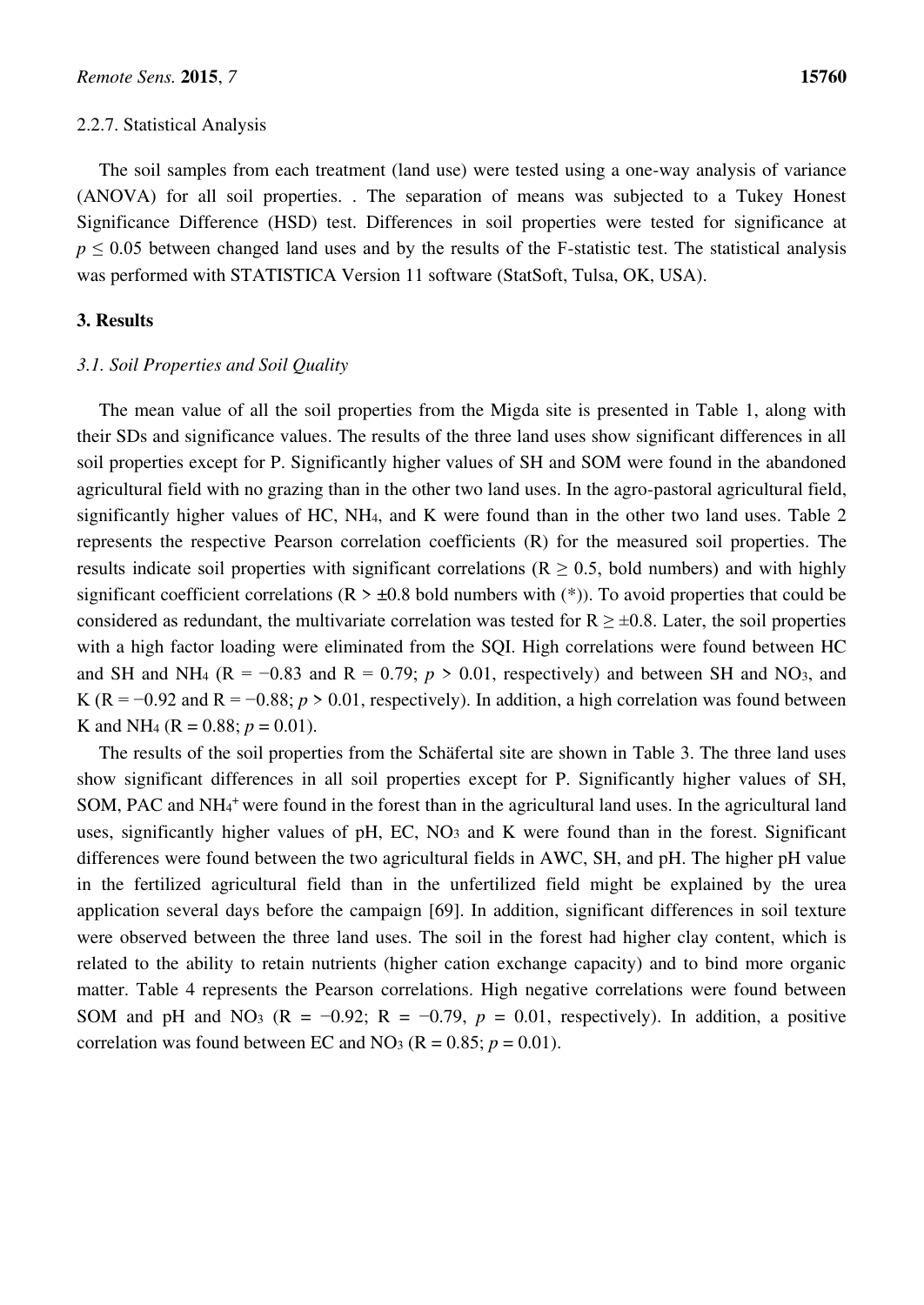**Table 1.** Soil quality properties for the Migda site, Israel, with the following treatments: (A) abandoned field no grazing; (B) agro-pastoral grazing; and (C) abandoned field with grazing. Statistics include: average value, standard deviation (SD), and indication of significant differences between treatments represented with small letters (a, b, c).

| <b>Soil Properties</b>   | <b>Abandoned Field No Grazing</b> | <b>Agro-Pastoral Grazing</b>    | <b>Abandoned Field with Grazing</b> |
|--------------------------|-----------------------------------|---------------------------------|-------------------------------------|
| Sand $(\%)(0.063-2.0)$   | $49.12 \pm 1.34$ <sup>a</sup>     | $44.32 \pm 1.14^b$              | $39.52 \pm 4.15^{\circ}$            |
| Silt $(\%)(0.002-0.063)$ | $37.08 \pm 1.09^{\text{a}}$       | $38.68 \pm 1.95^{\text{a}}$     | $38.08 \pm 3.11^a$                  |
| Clay $(\%)(\leq 0.002)$  | $13.8 \pm 0.44$ <sup>c</sup>      | $17.0 \pm 1.01^b$               | $22.4 \pm 2.88^{\text{a}}$          |
| AWC $(\% )$              | $0.126 \pm 0.03^a$                | $0.120 \pm 0.01^a$              | $0.102 \pm 0.02^b$                  |
| HC (mm/h)                | $0.39 \pm 0.08^b$                 | $0.59 \pm 0.106^{\circ}$        | $0.288 \pm 0.05^{\circ}$            |
| SH (psi)                 | $316.16 \pm 5.18^a$               | $159.05 \pm 12.08$ <sup>c</sup> | $299.65 \pm 8.43^b$                 |
| SOM $(\%)$               | $4.85 \pm 0.509^{\rm a}$          | $3.477 \pm 0.306^b$             | $2.814 \pm 0.49^{\circ}$            |
| <b>PAC</b>               | $860.49 \pm 159.9^{\circ}$        | $889.74 \pm 116.65^{\circ}$     | $724.24 \pm 185.07^b$               |
| pH                       | $7.39 \pm 0.05^{\text{a}}$        | $7.32 \pm 0.054$ <sup>a</sup>   | $7.59 \pm 0.058^{\rm b}$            |
| $EC (\mu S/cm)$          | $0.527 \pm 0.09^{\text{a}}$       | $0.535 \pm 0.042^{\text{a}}$    | $0.363 \pm 0.06^b$                  |
| $N-NH_4^+(mg/100gr)$     | $3.30 \pm 1.01^b$                 | $15.895 \pm 2.63^{\circ}$       | $4.76 \pm 1.17^b$                   |
| $N-NO_3$ (mg/100gr)      | $12.21 \pm 2.45^{\circ}$          | $11.68 \pm 1.28$ <sup>a</sup>   | $10.29 \pm 1.63^b$                  |
| $K$ (ml/100gr)           | $12.78 \pm 3.45^b$                | $31.15 \pm 8.08^a$              | $10.74 \pm 1.32^b$                  |
| P(mg/100gr)              | $22.76 \pm 9.25^{\text{a}}$       | $25.155 \pm 11.34^a$            | $18.89 \pm 7.02^a$                  |

Note: AWC: available water content; SH: surface hardness (penetration); HC: hydraulic conductivity (infiltration), PAC: potential active carbon; SOM: soil organic matter; EC: electric conductivity; NH4: ammonium; NO<sub>3</sub>: nitrate; P: phosphorus; K: potassium; small letters indicate significant differences between treatments. Values in each column followed by the same letter do not differ significantly at *p* < α using an ANOVA Tukey test.  $a$  high values;  $b$  medium values;  $c$  low values.

**Table 2.** Pearson correlation coefficients for the measured soil quality properties in the Migda site, Israel. Bold numbers indicate significant differences with  $p \leq 0.05$  and bold numbers with (\*) indicate highly significant differences with  $R \ge 0.8$  and  $p \le 0.01$ .

|                   | <b>AWC</b> | HC       | <b>SH</b> | <b>SOM</b>  | <b>PAC</b> |         |                    |         | N(NO <sub>3</sub> ) | K       | ${\bf P}$ |
|-------------------|------------|----------|-----------|-------------|------------|---------|--------------------|---------|---------------------|---------|-----------|
|                   | $(\%)$     | (mm/h)   | (psi)     | (Orgs $%$ ) | (ppm)      | pН      | $EC$ ( $\mu$ S/cm) | (mg/kg) | (mi/kg)             | (mg/kg) | (mg/kg)   |
| $AWC(\%)$         | 1.00       |          |           |             |            |         |                    |         |                     |         |           |
| $HC \, (mm/h)$    | 0.23       | 1.00     |           |             |            |         |                    |         |                     |         |           |
| $SH$ (psi)        | $-0.28$    | $-0.83*$ | 1.00      |             |            |         |                    |         |                     |         |           |
| SOM (Orgs $%$ )   | 0.54       | 0.20     | $-0.08$   | 1.00        |            |         |                    |         |                     |         |           |
| PAC (ppm)         | 0.28       | 0.41     | $-0.34$   | 0.37        | 1.00       |         |                    |         |                     |         |           |
| pH                | $-0.36$    | $-0.49$  | 0.55      | $-0.44$     | $-0.40$    | 1.00    |                    |         |                     |         |           |
| $EC (\mu S/cm)$   | 0.31       | 0.67     | $-0.50$   | 0.55        | 0.45       | $-0.62$ | 1.00               |         |                     |         |           |
| $N(NH_4)$ (mg/kg) | 0.20       | 0.79     | $-0.92*$  | $-0.08$     | 0.36       | $-0.46$ | 0.48               | 1.00    |                     |         |           |
| $N(NO3)$ (mi/kg)  | 0.14       | 0.35     | $-0.22$   | 0.42        | 0.40       | $-0.48$ | 0.58               | 0.24    | 1.00                |         |           |
| $K$ (mg/kg)       | 0.20       | 0.74     | $-0.88*$  | 0.08        | 0.32       | $-0.51$ | 0.54               | $0.88*$ | 0.31                | 1.00    |           |
| P(mg/kg)          | 0.18       | 0.45     | $-0.26$   | 0.26        | 0.25       | $-0.23$ | 0.68               | 0.41    | 0.42                | 0.35    | 1.00      |

Note: AWC: available water content; SH: surface hardness (penetration); HC: hydraulic conductivity (infiltration); SOM: soil organic matter; PAC: potential active carbon; EC: electrical conductivity; NH4: ammonium; NH3: nitrate, K: potassium; and P: phosphorus.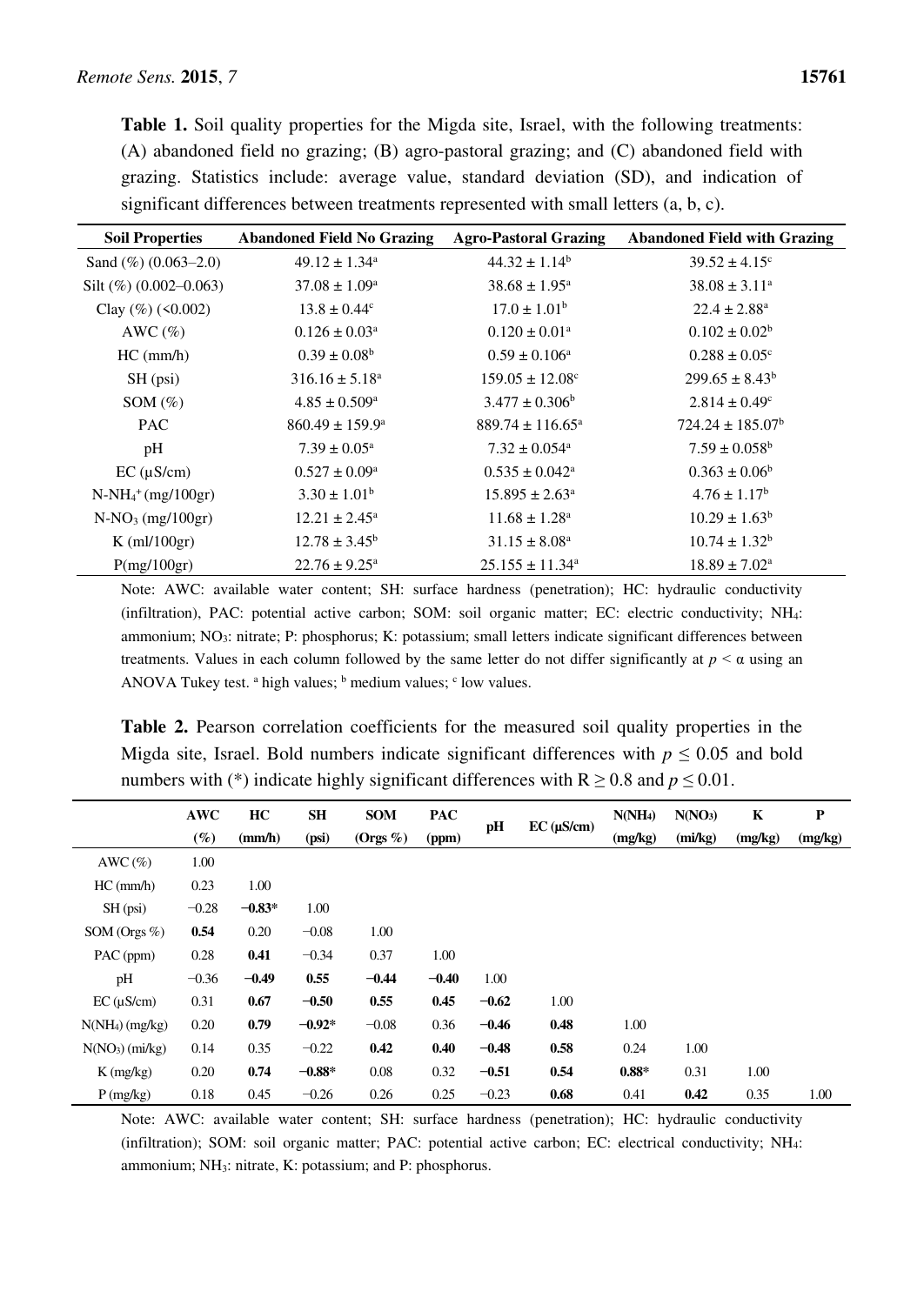| <b>Soil Properties</b>           | <b>Fertilized Agricultural Field</b> | <b>Unfertilized Agricultural Field</b> | Forest                         |
|----------------------------------|--------------------------------------|----------------------------------------|--------------------------------|
| Sand $(\%)(0.063-2.0)$           | $19.35 \pm 3.87^{\rm b}$             | $24.07 \pm 3.32^{\circ}$               | $24.76 \pm 3.33^{\circ}$       |
| Silt $(\%)(0.002-0.063)$         | $61.32 \pm 3.56^{\circ}$             | $57.31 \pm 2.23^b$                     | $50.5 \pm 2.01$ °              |
| Clay $(\%)(\leq 0.002)$          | $19.318 \pm 2.74$ <sup>b</sup>       | $18.62 \pm 1.98$ <sup>b</sup>          | $24.76 \pm 1.77^{\circ}$       |
| AWC(m/m)                         | $0.146 \pm 0.012^a$                  | $0.122 \pm 0.019^b$                    | $0.104 \pm 0.027^b$            |
| SH (psi)                         | $169.32 \pm 18.67$ °                 | $260.65 \pm 11.02^b$                   | $302.11 \pm 14.90^a$           |
| SOM $(\%)$                       | $3.44 \pm 0.59^b$                    | $3.64 \pm 0.51^b$                      | $15.96 \pm 4.49^{\circ}$       |
| PAC (ppm)                        | $961.75 \pm 325.9^{\circ}$           | $1048.8 \pm 103.11^{\circ}$            | $1651.2 \pm 142.39^{\text{a}}$ |
| pH                               | $5.76 \pm 0.34$ <sup>a</sup>         | $5.26 \pm 0.26^b$                      | $3.72 \pm 0.13^{\circ}$        |
| $EC (\mu S/cm)$                  | $159.09 \pm 26.07^{\circ}$           | $168.1 \pm 22.88^{\text{a}}$           | $117 \pm 28.266^b$             |
| $N-NH_4$ <sup>+</sup> (mg/100gr) | $\leq 0.03$ <sup>c</sup>             | $0.1 \pm 0.036^b$                      | $1.54 \pm 1.173$ <sup>a</sup>  |
| $N-NO_3$ (mg/100gr)              | $5.05 \pm 0.91$ <sup>a</sup>         | $5.4 \pm 1.14^a$                       | $1.54 \pm 1.17^b$              |
| $K$ (ml/100gr)                   | $17.83 \pm 7.26^{\circ}$             | $15.26 \pm 5.54^{\circ}$               | $6.28 \pm 3.09^b$              |
| $P$ (mg/100gr)                   | $2.28 \pm 0.96^{\circ}$              | $2.61 \pm 0.97^{\rm a}$                | $4.12 \pm 1.901^a$             |

**Table 3.** Soil quality properties for the Schäfertal site, Germany, with the following treatments: (A) agriculture 1; (B) agriculture 2; and (C) forest. Statistics include: average value, standard deviation, and indication of significant differences between treatments.

Note: AWC: available water content; SH: surface hardness (penetration); PAC: potential active carbon; SOM: soil organic matter; EC: electric conductivity; NH<sub>4</sub>: ammonium; NO<sub>3</sub>: nitrate; P: phosphorus; K: potassium; small superscript letters indicate significant differences between treatments. Values in each column followed by the same letter do not differ significantly at  $p < \alpha$  using an ANOVA Tukey test. <sup>a</sup> high values; <sup>b</sup> medium values; <sup>c</sup> low values.

**Table 4.** Pearson correlation coefficients for the measured soil quality properties in the Schäfertal site, Germany. Bold numbers indicate significant differences with  $p \leq 0.05$  and bold numbers with (\*) indicate highly significant differences with  $R \ge 0.8$  and  $p \le 0.01$ .

|                                |         | SH      | <b>SOM</b> | <b>PAC</b> | $NH_4-N$  | $NO3-N$   |         | EC           | $\mathbf K$ | P         |
|--------------------------------|---------|---------|------------|------------|-----------|-----------|---------|--------------|-------------|-----------|
|                                | AWC     | (psi)   | $(\%)$     | n g/kg     | (mg/100g) | (mg/100g) | pН      | $(\mu S/cm)$ | (mg/100g)   | (mg/100g) |
| <b>AWC</b>                     | 1.0     |         |            |            |           |           |         |              |             |           |
| $SH$ (psi)                     | $-0.72$ | 1.0     |            |            |           |           |         |              |             |           |
| $SOM(\%)$                      | $-0.49$ | 0.64    | 1.0        |            |           |           |         |              |             |           |
| PAC $n$ (mg/kg)                | $-0.57$ | 0.62    | 0.77       | 1.0        |           |           |         |              |             |           |
| $NH_4$ <sup>+</sup> -N (mg/kg) | $-0.28$ | 0.45    | 0.76       | 0.51       | 1.0       |           |         |              |             |           |
| $NO3 - N (mg/kg)$              | 0.34    | $-0.48$ | $-0.79$    | $-0.59$    | $-0.66$   | 1.0       |         |              |             |           |
| pН                             | 0.62    | $-0.76$ | $-0.92*$   | $-0.65$    | $-0.65$   | 0.68      | 1.0     |              |             |           |
| $EC$ ( $\mu$ S/cm)             | 0.31    | $-0.34$ | $-0.55$    | $-0.49$    | $-0.54$   | $0.85*$   | 0.44    | 1.0          |             |           |
| $K$ (mg/100g)                  | 0.19    | $-0.44$ | $-0.56$    | $-0.34$    | $-0.33$   | 0.68      | 0.61    | 0.53         | 1.0         |           |
| $P$ (mg/100g)                  | $-0.21$ | 0.39    | 0.49       | 0.618      | 0.05      | $-0.11$   | $-0.45$ | 0.07         | $-0.12$     | 1.0       |

Note: AWC: available water content; SH: surface hardness (penetration); SOM: soil organic matter; PAC: potential active carbon; EC: electrical conductivity; NH<sub>4</sub>: ammonium; NO<sub>3</sub>: nitrate, K: potassium; and P: phosphorus.

The SQI was developed from the results of the transformed scoring of the soil properties from the two sites. Three PCs that explained 76.71% of the variance of the original data were chosen for an analysis of data redundancy from the Migda site. The PCA indicated three components with eigenvalues  $\geq 1$  (Table 5) that were selected, and the cut-off was placed at the third component. The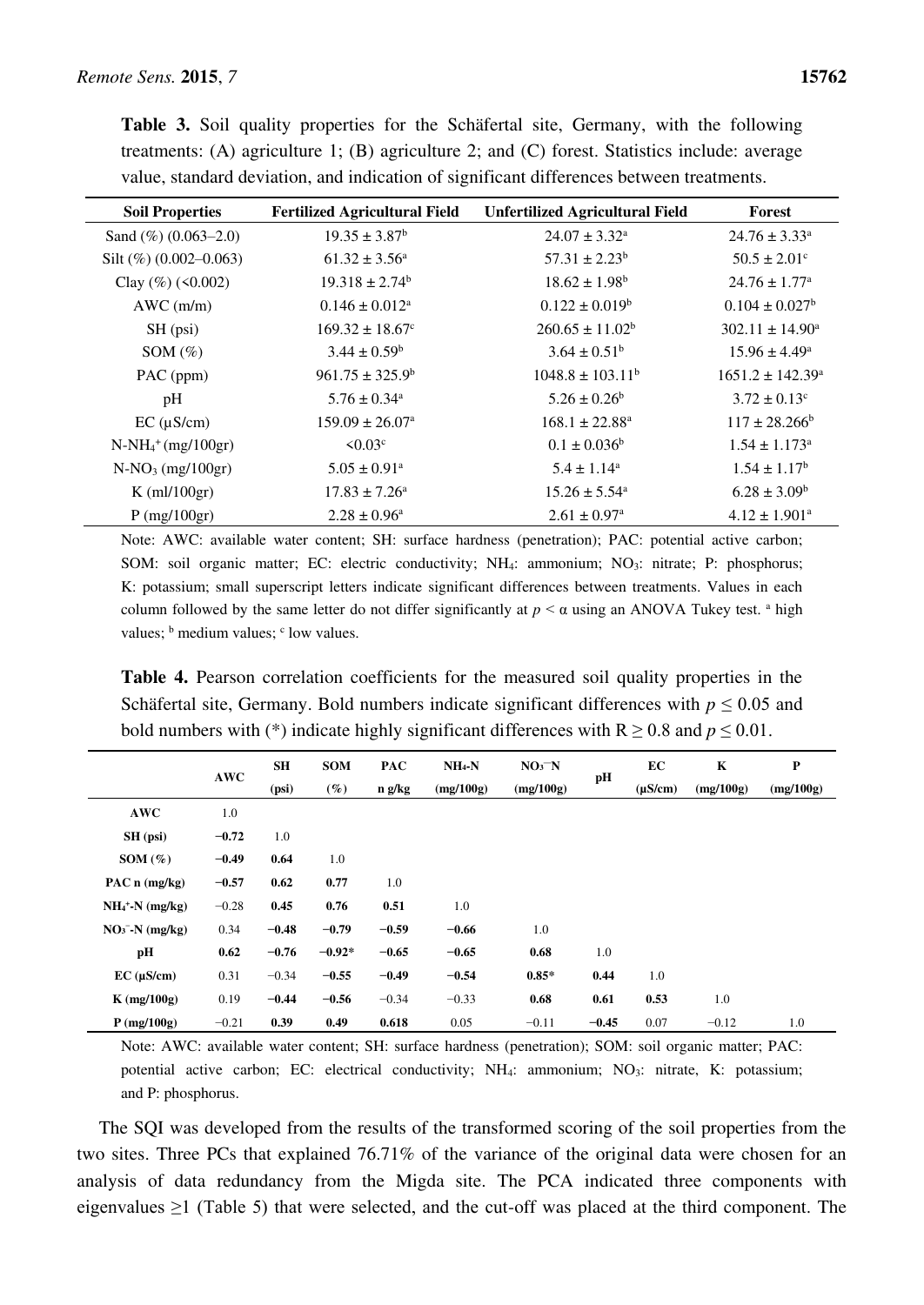loading values of the first PC1 (38.35% of variance) indicated HC, SH, pH, EC, and NH<sub>4</sub>, and had values within 10% of the highest value. The SH and HC were significantly correlated; therefore, they were associated with the highest loading value, and HC was selected for PC1 (38.35% of variation). For PC2 (28.13% of variation), the loading values were AWC and SOM. They were not significantly correlated, and both were selected for the SOI. For PC3  $(10.23\%$  of variation), PAC and NO<sub>3</sub> were within 10% of the highest loading value. The total SQI values for the Migda agricultural site were, for the abandoned agricultural field with no grazing, a score of  $SQL = 0.48$ , for the agro-pastoral field,  $SQI = 0.61$ , and for the abandoned agricultural field with grazing,  $SQI = 0.35$ , with significant differences between all treatments  $(F = 137.5; p > 0.01)$ .

|                            | <b>Scores PC1</b> | <b>Scores PC2</b> | <b>Scores PC3</b> |  |
|----------------------------|-------------------|-------------------|-------------------|--|
| Eigenvalue                 | 1.92              | 1.4               | 1.0               |  |
| Variance                   | 38.35             | 28.13             | 10.23             |  |
| Cumulative Variance        | 38.35             | 66.48             | 76.71             |  |
| $\text{AWC}(\%)$           | $-1.13$           | $-2.12$           | $-1.06$           |  |
| HC(mm/h)                   | 6.66              | 1.72              | 0.67              |  |
| SH(psi)                    | $-5.12$           | 3.37              | $-1.33$           |  |
| SOM (Orgs % hcl)           | $-0.61$           | $-5.59$           | $-0.10$           |  |
| PAC (ppm)                  | $-1.88$           | $-1.14$           | 3.75              |  |
| pH                         | 4.88              | 3.03              | 1.20              |  |
| EC                         | 5.60              | 4.30              | $-0.99$           |  |
| $N(NH_4)$ (mg/kg)          | $-4.93$           | 3.58              | $-1.25$           |  |
| N(NO <sub>3</sub> )(mi/kg) | $-1.45$           | $-2.92$           | 3.83              |  |

**Table 5.** Results of the principal component analysis (PCA) of soil properties in the Migda site, Israel. Bold and underlined values indicate underlined factors corresponding to the indicators included in the indices.

Note: AWC: available water content; SH: surface hardness (penetration); HC: hydraulic conductivity (infiltration); SOM: soil organic matter; PAC: potential active carbon; EC: electrical conductivity; NH4: ammonium; NH3: nitrate, K: potassium; and P: phosphorus.

For the Schäfertal site, the PCA indicated four components with eigenvalues  $\geq 1$  (Table 6); thus the cut-off was placed at the fourth component. Four PCs that explained 81.95% of the variance of the original data were chosen for an analysis of data redundancy. The loading values of the first PC (38.9% of variance) indicated AWC, SH, SOM, PAC, and NH4, and had values within 10% of the highest value. They were not significantly correlated, and all were selected for the SQI. For the PC2 (20.38% of variation), the loading values were EC and NO<sub>3</sub> ( $R = 0.85$ ), which were correlated and associated with the highest loading value; therefore, the EC was selected for the SQI. For the PC3 (13.01% of variation), K and for the PC4 (9.66% of variation), pH were within 10% of the highest loading value. The total SQI values for the Schäfertal site were, for the fertilized agricultural field, a score of  $SQL = 0.51$ , for the unfertilized agricultural field,  $SQL = 0.39$ , and for the forest,  $SQL = 0.49$ , with significantly higher SQI in the fertilized agricultural field and the forest than in the unfertilized agricultural field  $(F = 13.1; p > 0.01)$ . Figures 4 and 5 present the results of the SQI scores in the Migda site and in the Schäfertal site, respectively: (A) the SQI scores and (B) the scores of the physical, biological, and chemical components. In Figure 4A, the Migda site, significant SQI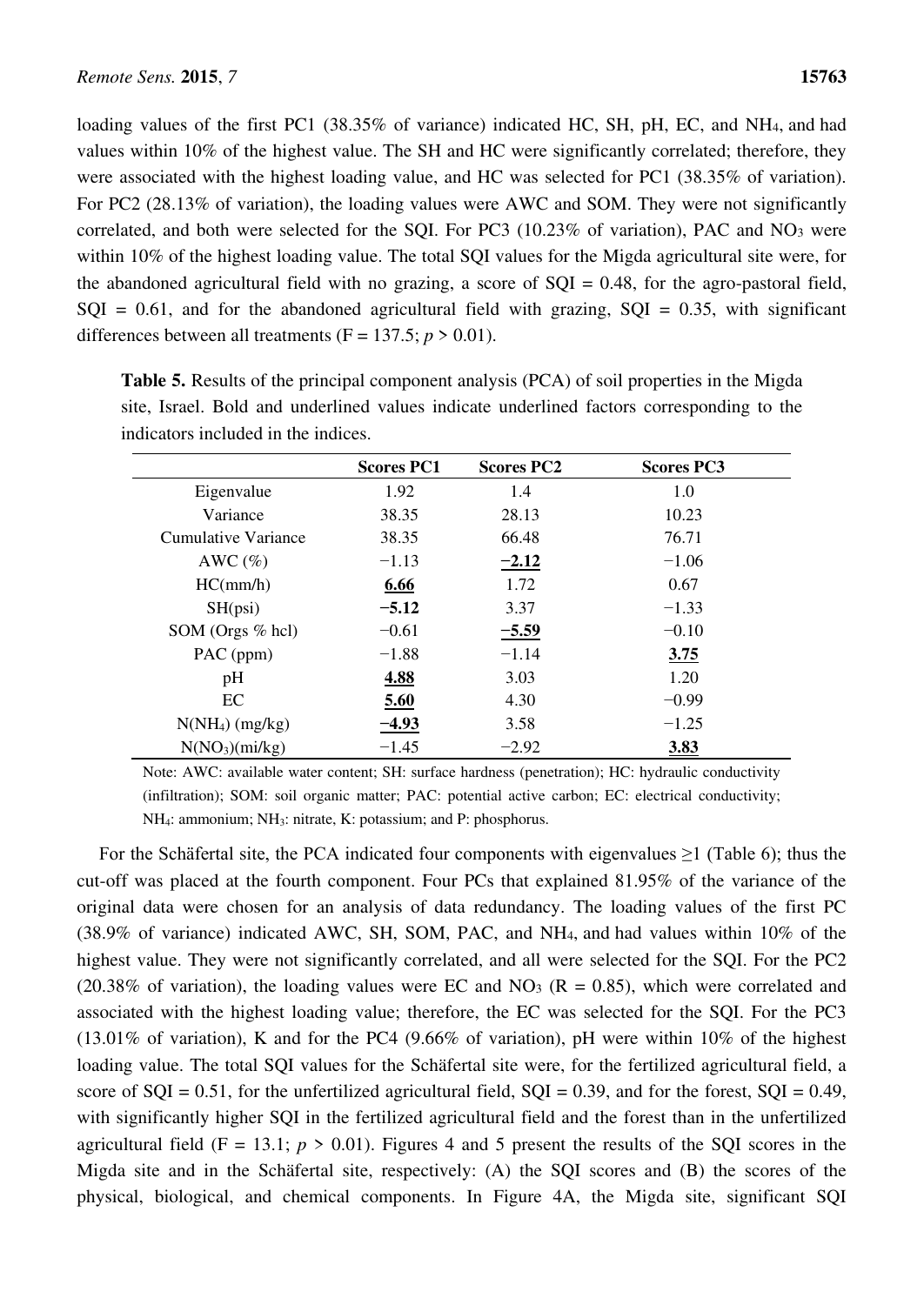differences were found between all agricultural fields ( $F = 137.5$ ;  $p > 0.01$ ). In Figure 5A, the Schäfertal site, no significant SQI differences were found between the fertilized agricultural field and the forest; however, significant differences in the SQI were found in the fertilized agricultural field and the forest compared to the unfertilized agricultural field. Figures 4B and 5B show the results of the SQI representing significant differences between the physical, biological, and chemical soil components.

**Table 6.** Results of the principal component (PC) analysis of soil properties in the Schäfertal site, Germany. Bold and underlined values indicate underlined factors corresponding to the indicators included in the indices.

|                            | <b>Scores PC 1</b> | Score PC <sub>2</sub> | <b>Scores PC 3</b> | Scores PC 4 |
|----------------------------|--------------------|-----------------------|--------------------|-------------|
| <b>Eigenvalue</b>          | 10.01              | 5.3                   | 3.3                | 1.2         |
| <b>Variance</b>            | 38.9               | 20.38                 | 13.01              | 9.66        |
| <b>Cumulative Variance</b> | 38.9               | 59.28                 | 72.28              | 81.95       |
| AWC $(\% )$                | 4.30               | $-2.34$               | $-0.66$            | 2.12        |
| $SH$ (psi)                 | 4.60               | $-3.24$               | $-0.38$            | 0.11        |
| SOM $(\%)$                 | $-3.90$            | $-2.02$               | $-1.06$            | $-1.01$     |
| PAC (ppm)                  | $-3.23$            | $-1.26$               | 1.12               | 0.58        |
| pH                         | $-0.34$            | 0.17                  | $-0.83$            | $-1.30$     |
| $EC$ ( $dS/m$ )            | 1.55               | 3.65                  | $-3.58$            | $-1.06$     |
| $N(NH_4)(mg/kg)$           | $-2.73$            | $-1.48$               | $-1.12$            | $-0.93$     |
| N(NO <sub>3</sub> )(mg/kg) | 2.75               | 2.94                  | 2.22               | $-0.11$     |
| $K$ (mg/kg)                | 2.19               | 1.08                  | 2.24               | $-1.62$     |

Note: AWC: available water content; SH: surface hardness (penetration); SOM: soil organic matter; PAC: potential active carbon; EC: electrical conductivity; NH4: ammonium; NO3: nitrate, K: potassium; and P: phosphorus.



**Figure 4.** (**A**) Scores of soil quality indices (SQIs) for the three land uses in the Migda site, Israel: abandoned field with no grazing (red color), agro-pastoral grazing (green color), and abandoned field with grazing (blue color); and (**B**) the SQI that was calculated by physical, biological, and chemical analyses. Capital letters above the error bars represent significant differences between land uses. Small letters within the columns represent significant differences between soil components.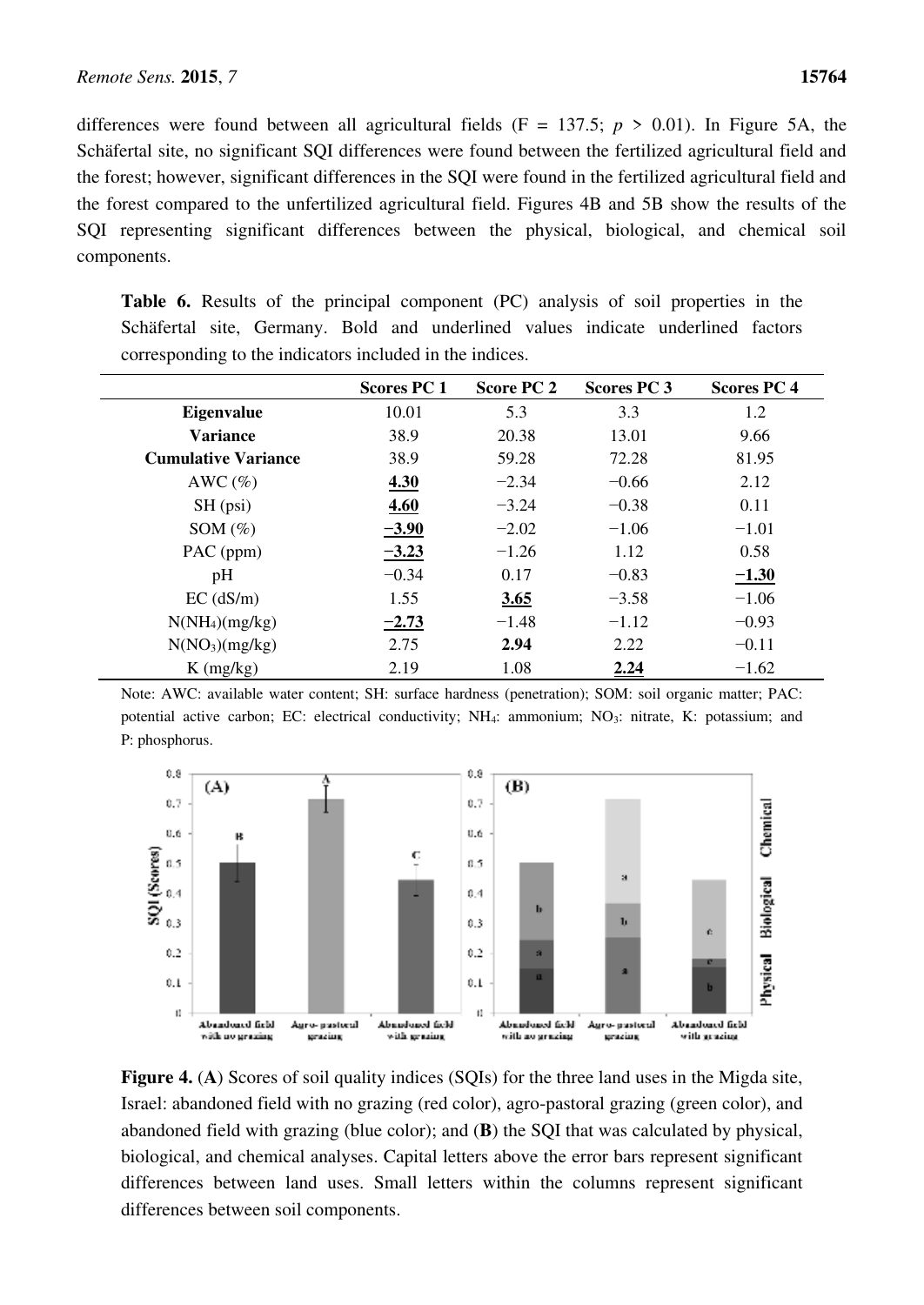0.6

 $0.5$ 

 $0.4$ 

SQI (Score)<br>့

 $0.2$ 

 $0.1$ 

đ

Fertilized age

 $(A)$   $\triangleq$ 



b

**Unfertilized age** 

**Figure 5.** (A) Scores of soil quality indices (SQIs) for the three land uses in the Schäfertal site, Germany: Fertilize agriculture field (red color), unfertilized agriculture field (green color), and forest (blue color); and (**B**) the SQI that was calculated by physical, biological, and chemical analyses. Capital letters above the error bars represent significant differences between land uses. Small letters within the columns represent significant differences between soil components.

0.2

 $0.1$ 

 $\sigma$ 

Forest

 $\mathbf{a}$ 

Fertilized age

# *3.2. Spectral Correlation of Soil Quality Properties*

Unfertilized age

Table 7 presents the results of the PLS-R analysis including the number of latent variables, the coefficient of determination  $(R^2)$ , the RPD, and the VIP projection. The resultant spectral data that explain a good prediction for the two sites are marked in bold in Table 7 and in Figure 6 and 7. The excellent and good results ("excellent" with RPD  $\geq$  2.5 and R<sup>2</sup>  $\geq$  0.80; "good" with RPD between 2–2.5 and  $R^2 \ge 0.70$ ) of the PLS-R model prediction in the Migda site include clay, sand and silt content, SH, pH, NH4, and NO3. In the Schäfertal site, clay content, SH, SOM, pH, EC, and K showed good results. In addition, the VIP was computed to reveal the score for each wavelength with excellent and good results. The sensitivity bands that were identified by the VIP for the different soil properties and SQI values are presented in Table 7. These bands are in agreement with those that were previously found in other studies [14,31,70]. Figures 6 and 7 shows scatterplots of correlations between soil spectroscopy and laboratory-measured soil values, for the Migda site and Schäfertal site, respectively. The soil properties for the calibration dataset with a coefficient of determination range between 0.67 and 0.95. Figures 6 and 7 represents the results by RMSC, RMSCV,  $R^2$  and the number of LVs for each soil property as an example. The results of the calculated SQI *versus* spectral measurements in the two study sites, along with their RPDs, are presented in Figure 8. The coefficients of determination in the Migda site were  $R^2 = 0.84$  and RPD = 2.43, and in the Schäfertal site, they were  $R^2 = 0.78$  and  $RPD = 2.10$ , both with good prediction accuracy (Figure 8).

ä

Forest

Physical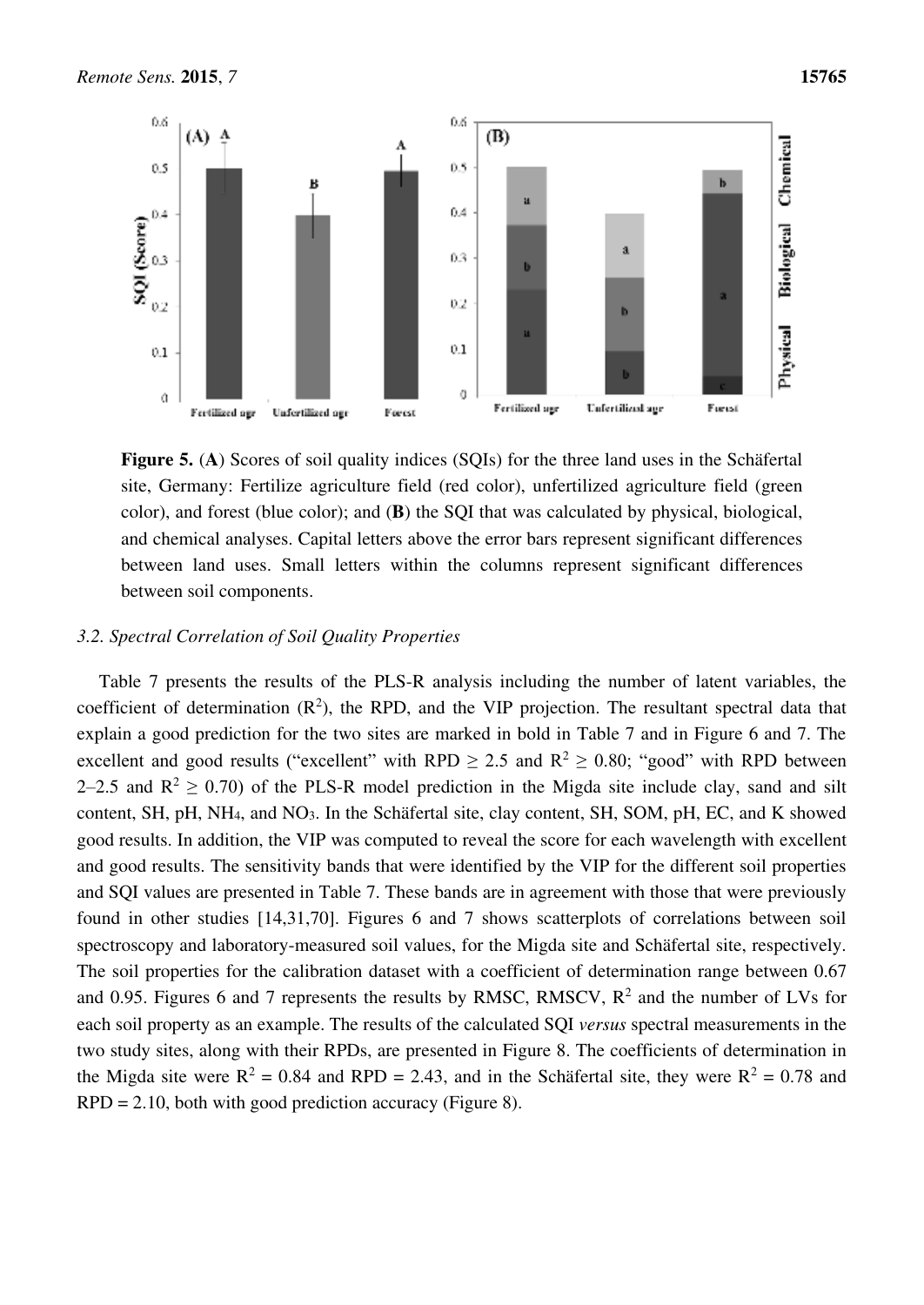**Table 7.** Results of the partial least squares-regression (PLS-R) analysis in terms of spectral regions that are indicative for the soil properties in the two study systems: (1) Migda site, Israel, and (2) Schäfertal site, Germany. Statistics include the number of latent variables (LVs) selected in the PLS-R model, correlation of determination  $(R^2)$ , and the ratio of performance to deviation (RPD). Bold numbers refer to the prediction models that were categorized as "excellent" with RPD  $\geq$  2.5 and R<sup>2</sup>  $\geq$  0.80, and "good" prediction models with RPD between 2–2.5 and  $R^2 \ge 0.70$ . VIP is the variable importance in projection that presents that wavelength (in nanometers) of selected soil properties with excellent and good prediction results.

| Migda Site, Israel               |                                                          |       |      |                                |                | <b>Schäfertal Site, Germany</b> |      |                                          |  |  |
|----------------------------------|----------------------------------------------------------|-------|------|--------------------------------|----------------|---------------------------------|------|------------------------------------------|--|--|
| Soil properties                  | $\mathbb{R}^2$<br><b>LVs</b><br><b>RPD</b><br><b>VIP</b> |       | LVs  | $\mathbb{R}^2$                 | <b>RPD</b>     | <b>VIP</b>                      |      |                                          |  |  |
| Sand $(\%)$                      | 3                                                        | 0.78  | 2.19 |                                | 5              | 0.671                           | 1.88 |                                          |  |  |
| Silt $(\% )$                     | 5                                                        | 0.815 | 2.43 | 1900; 2220; 2205               | 2              | 0.728                           | 1.81 | 1910;2200; 2300                          |  |  |
| Clay $(\% )$                     | 3                                                        | 0.827 | 1.81 |                                | $\overline{4}$ | 0.877                           | 2.83 |                                          |  |  |
| AWC(m/m)                         | 4                                                        | 0.471 | 2.18 |                                | $\overline{4}$ | 0.739                           | 1.72 |                                          |  |  |
| $SH$ (psi)                       | 5                                                        | 0.802 | 2.24 | 1850; 1900; 2140; 2200-2350    | $\overline{c}$ | 0.77                            | 2.03 | 1900; 2020                               |  |  |
| <b>PAC</b>                       | $\overline{4}$                                           | 0.677 | 1.84 |                                | 6              | 0.715                           | 1.96 |                                          |  |  |
| SOM $(\%)$                       | 3                                                        | 0.611 | 1.75 |                                | 2              | 0.951                           | 4.16 | 1110; 1170; 1400; 1520; 1900; 2100; 2200 |  |  |
| pН                               | $\overline{2}$                                           | 0.85  | 3.07 | 517,747,1000; 1400; 1930; 2220 | 3              | 0.93                            | 2.65 | 657, 740, 1000; 1400; 1800; 1900; 2200   |  |  |
| $EC$ ( $\mu$ S/cm)               | 2                                                        | 0.696 | 2.00 |                                | 3              | 0.809                           | 2.38 | 570, 845, 990, 1100; 1410; 1850; 1920;   |  |  |
| $N-NH_4$ <sup>+</sup> (mg/100gr) | 4                                                        | 0.795 | 2.34 | 590, 870, 1850; 2052; 2040     | $\overline{c}$ | 0.267                           | 1.69 |                                          |  |  |
| $N-NO3$ (mg/100gr)               | 2                                                        | 0.821 | 1.94 | 560, 1770; 1850; 2050          | 3              | 0.741                           | 1.76 |                                          |  |  |
| $K$ (ml/100gr)                   | 5                                                        | 0.614 | 2.00 |                                | 2              | 0.718                           | 2.25 | 535, 1500; 1850; 1910; 2020; 2070; 2250  |  |  |
| $P$ (mg/100gr)                   | 2                                                        | 0.74  | 1.92 |                                | 4              | 0.21                            | 0.53 |                                          |  |  |
|                                  |                                                          | 0.843 | 2.43 | 570,1200,1780; 1850;           |                |                                 |      | 560,1100; 1400; 1600-1750; 1850; 1900;   |  |  |
| <b>SQI</b> (overall)             | 3                                                        |       |      | 1900; 2100; 2050-2350          |                | $\overline{2}$<br>0.782         | 2.10 | 2070-2300                                |  |  |

Note: AWC: available water content; SH: surface hardness (penetration); PAC: potential active carbon; SOM: soil organic matter; EC: electrical conductivity; NH<sub>4</sub>: ammonium; NH<sub>3</sub>: nitrate, K: potassium; and P: phosphorus.

## *3.3. Spectral Soil Quality Index (SSQI)*

Table 8 shows the total accuracy and the kappa coefficient values of the field and laboratory models, and the prediction model of the whole image in the two sites. The proportional odds in the PLS-DA classification of the spectral samples are presented in Figures 9 and 10 for the Migda and the Schäfertal sites, respectively. The results of the classification of the laboratory spectral data had a total accuracy of 1 and a kappa coefficient of 1 in the two sites. The same results were achieved after resampling the data to the AISA sensors (moving from 2000 to either 448 or 366 spectral bands). The results of the classification of the field spectral data had a total accuracy of 0.96 and 0.88, and a kappa coefficient of 0.93 and 0.88 in the Migda and Schäfertal sites, respectively. The results of the classification of the pixels that were extracted from the image showed the same results as the field spectral data, in the two sites. The results of the classification of the combined model (image and laboratory) had a total accuracy of 0.96 and 0.88, and a kappa coefficient of 0.94 and 0.82, in the Migda and Schäfertal sites, respectively. The results of the combined model (image and laboratory)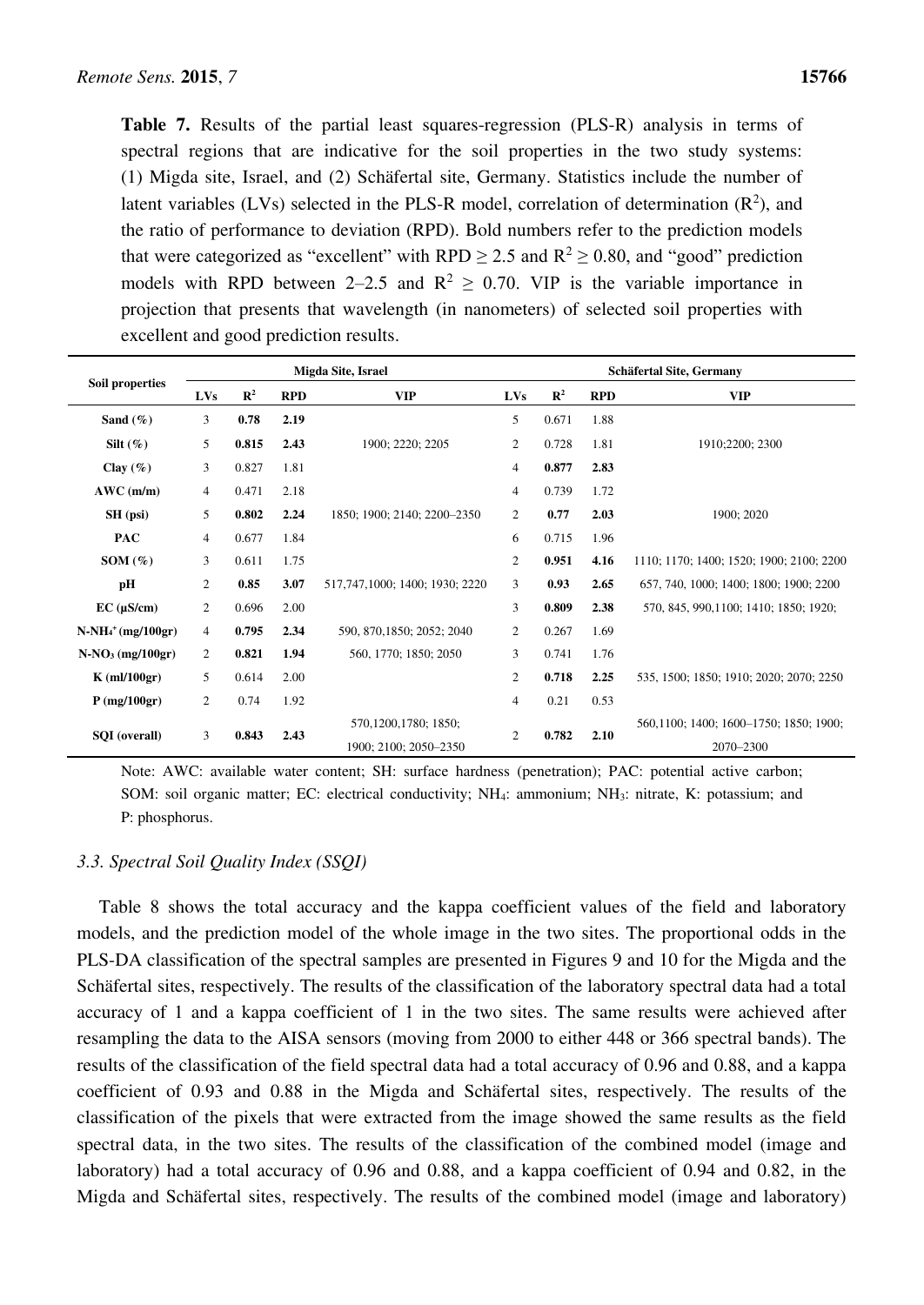improved the total accuracy. The PLS-DA provides an explicitly quantitative approach to predict the cumulative probability of soil spectral samples that belong to different soil conditions. The results show the ability to classify land uses according to soil function and the effect on the classification accuracy. As expected, moving from laboratory spectroscopy to field spectroscopy and further to IS reduces the classification accuracy.



**Figure 6.** Scatterplots of cross-validation (CV) predicted values *versus* measured values for several soil properties for the calibration dataset for all land uses in the Migda site, Israel. Calibration models were developed with a partial least squares-regression (PLS-R). RMSEC: root mean square error of calibration; RMSECV: root mean square error of cross-validation; P: phosphorus p; NH4: ammonium; NH3: nitrate, SH: surface hardness. The colors of the spots represent land-use types: abandoned field with grazing (blue), abandoned field with no grazing (red), agro-pastoral grazing (green).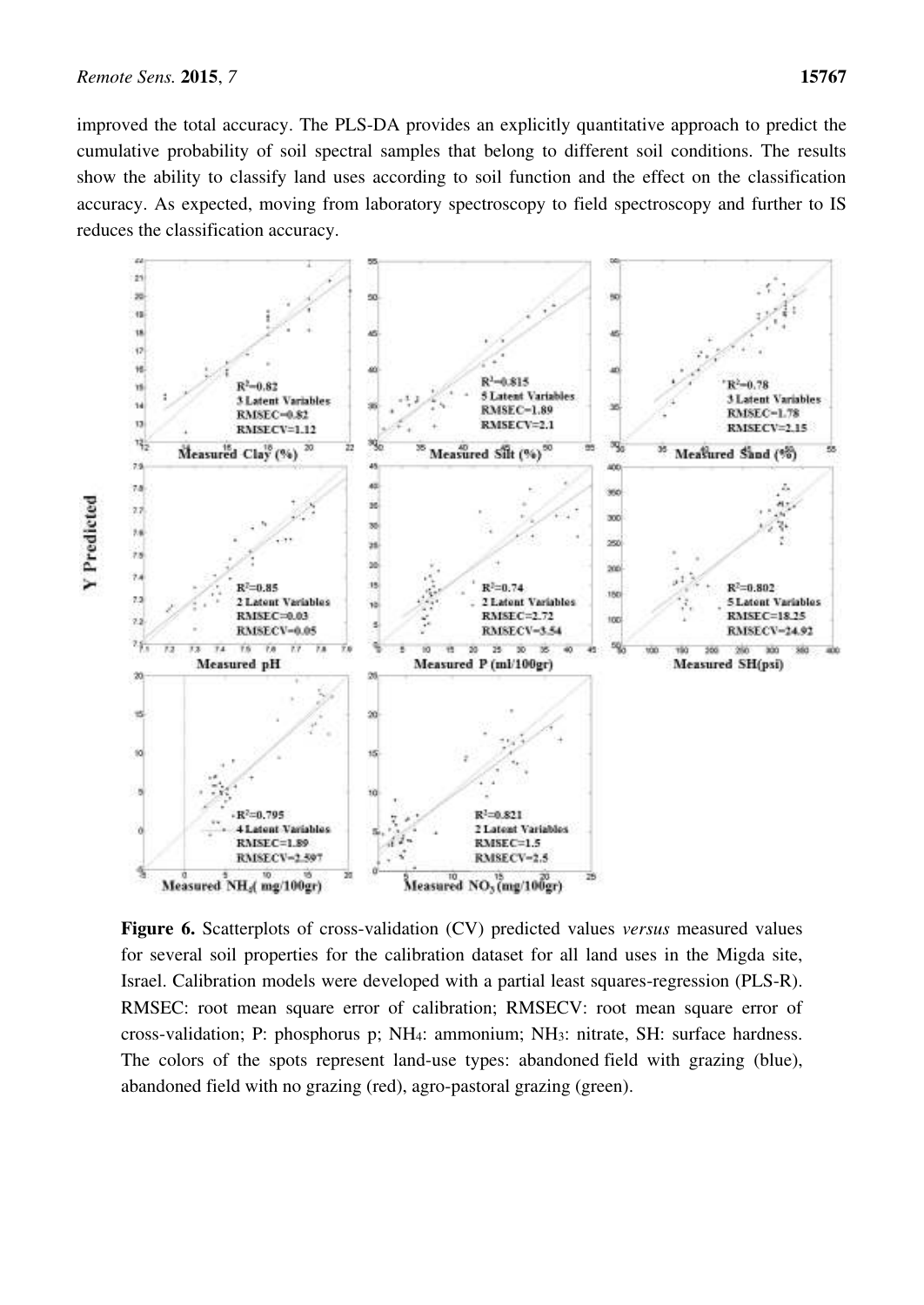



**Figure 7.** Scatterplots of cross-validation (CV) predicted values *versus* measured values for several soil properties for the calibration dataset for all land uses in the Schäfertal site, Germany. Calibration models were developed with a partial least squares-regression (PLS-R). RMSEC: root mean square error of calibration; RMSECV: root mean square error of cross-validation; EC: electric conductivity; K: potassium; NO3: nitrate; SOM: soil organic matter; SH: surface hardness. The colors of the spots represent land-use types: forest (blue), fertilized agricultural field (red), unfertilized agricultural field (green).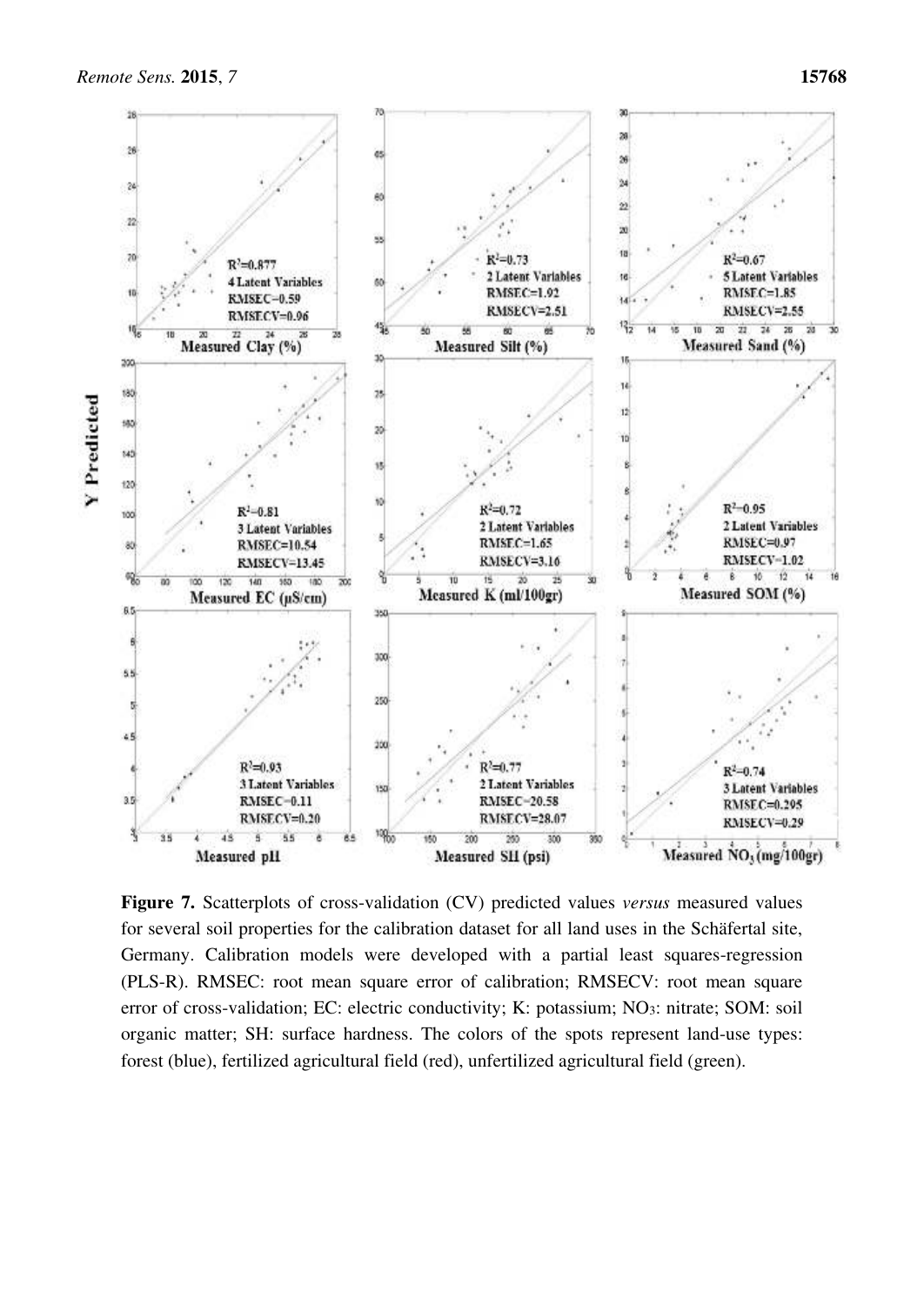

**Figure 8.** Scatterplot correlation of soil quality indices (SQI) and reflectance spectroscopy values from the laboratory dataset for the changed land uses: (**A**) the Migda site, Israel; and (**B**) the Schäfertal site, Germany. Calibration models were developed with a partial least squares-regression (PLS-R). RMSEC: root mean square error of calibration; RMSECV: root mean square error of cross-validation.



**Figure 9.** Partial least squares-discriminant analysis (PLS-DA) classification of the different land uses in the Migda site, Israel, using data of: (**A**) field spectroscopy; (**B**) laboratory spectroscopy; (**C**) airborne imaging spectroscopy; and (**D**) merged image and laboratory spectroscopy. Dashed circles indicate the 95% confidence level.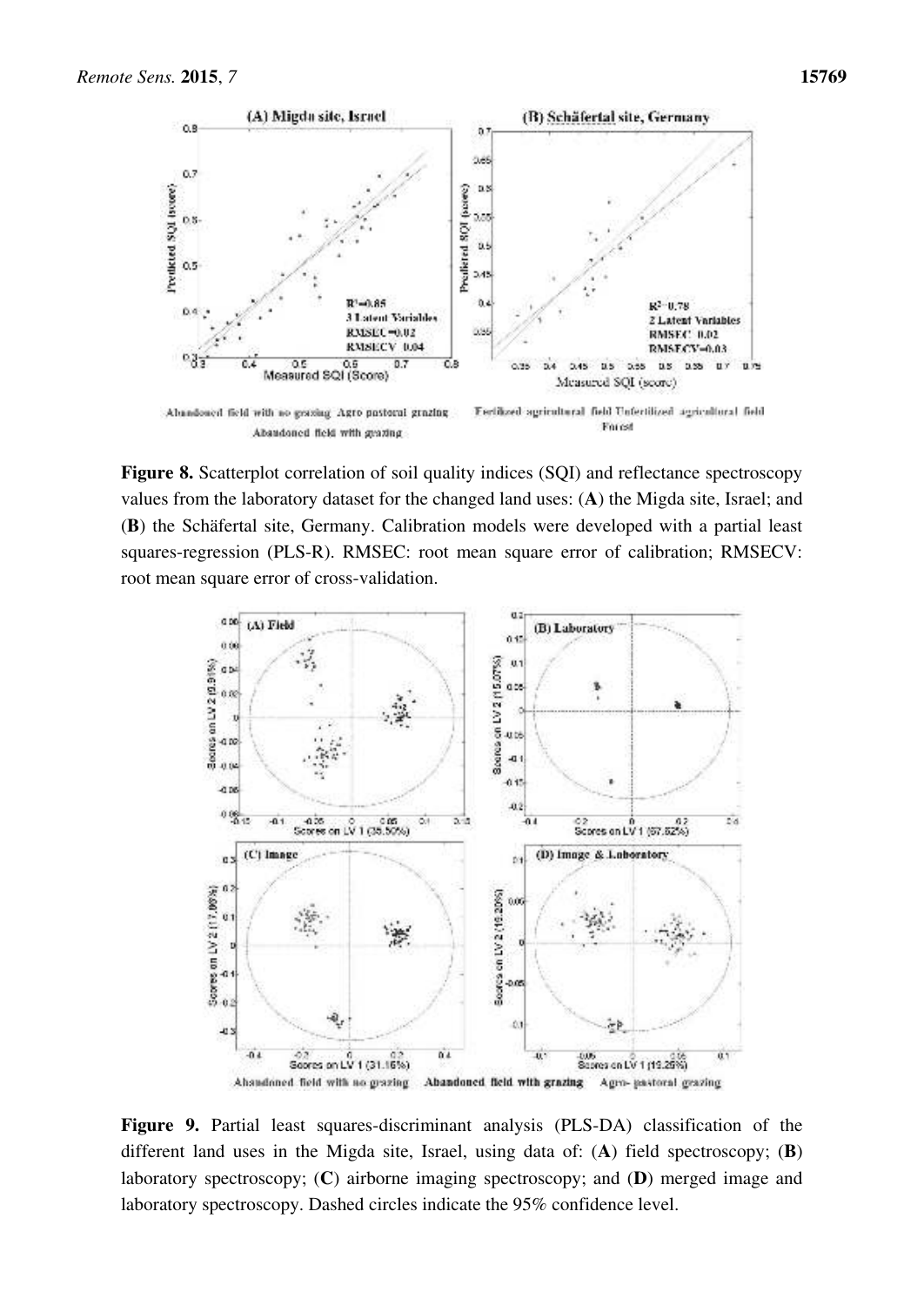

Figure 10. Partial least squares-discriminant analysis (PLS-DA) classification of the different land uses in the Schäfertal site, Germany, using data of: (**A**) field spectroscopy; (**B**) laboratory spectroscopy; (**C**) airborne imaging spectroscopy; and (**D**) merged image and laboratory spectroscopy. Dashed circles indicate the 95% confidence level.

|  |  |  | <b>Table 8.</b> The results of the classification total accuracy and the kappa coefficient of |  |  |  |  |  |
|--|--|--|-----------------------------------------------------------------------------------------------|--|--|--|--|--|
|  |  |  | PLS-DA models as derived for the different land uses of the soil spectral sampling, for the   |  |  |  |  |  |
|  |  |  | Migda, Israel and Schäfertal, Germany sites.                                                  |  |  |  |  |  |

|                     |                                  | <b>PLS-DA</b>    | <b>PLS-DA</b>       |
|---------------------|----------------------------------|------------------|---------------------|
| <b>Study Site</b>   | <b>Spectral Sampling</b>         | (Total Accuracy) | (Kappa Coefficient) |
|                     | Laboratory (2000 bands)          | ı                |                     |
|                     | Resampled laboratory (448 bands) |                  |                     |
|                     | Field (448 bands)                | 0.96             | 0.93                |
| Migda, Israel       | Image (358 bands)                | 0.96             | 0.94                |
|                     | Image and laboratory (358 bands) | 0.97             | 0.95                |
|                     | Image prediction (358 bands)     | 0.92             | 0.91                |
|                     | Laboratory (2000 bands)          |                  |                     |
|                     | Resampled laboratory (366 bands) |                  | 1                   |
|                     | Field (366 bands)                | 0.88             | 0.80                |
| Schäfertal, Germany | Image (300 bands)                | 0.88             | 0.82                |
|                     | Image and laboratory (300 bands) | 0.90             | 0.85                |
|                     | Image prediction (300 bands)     | 0.82             | 0.80                |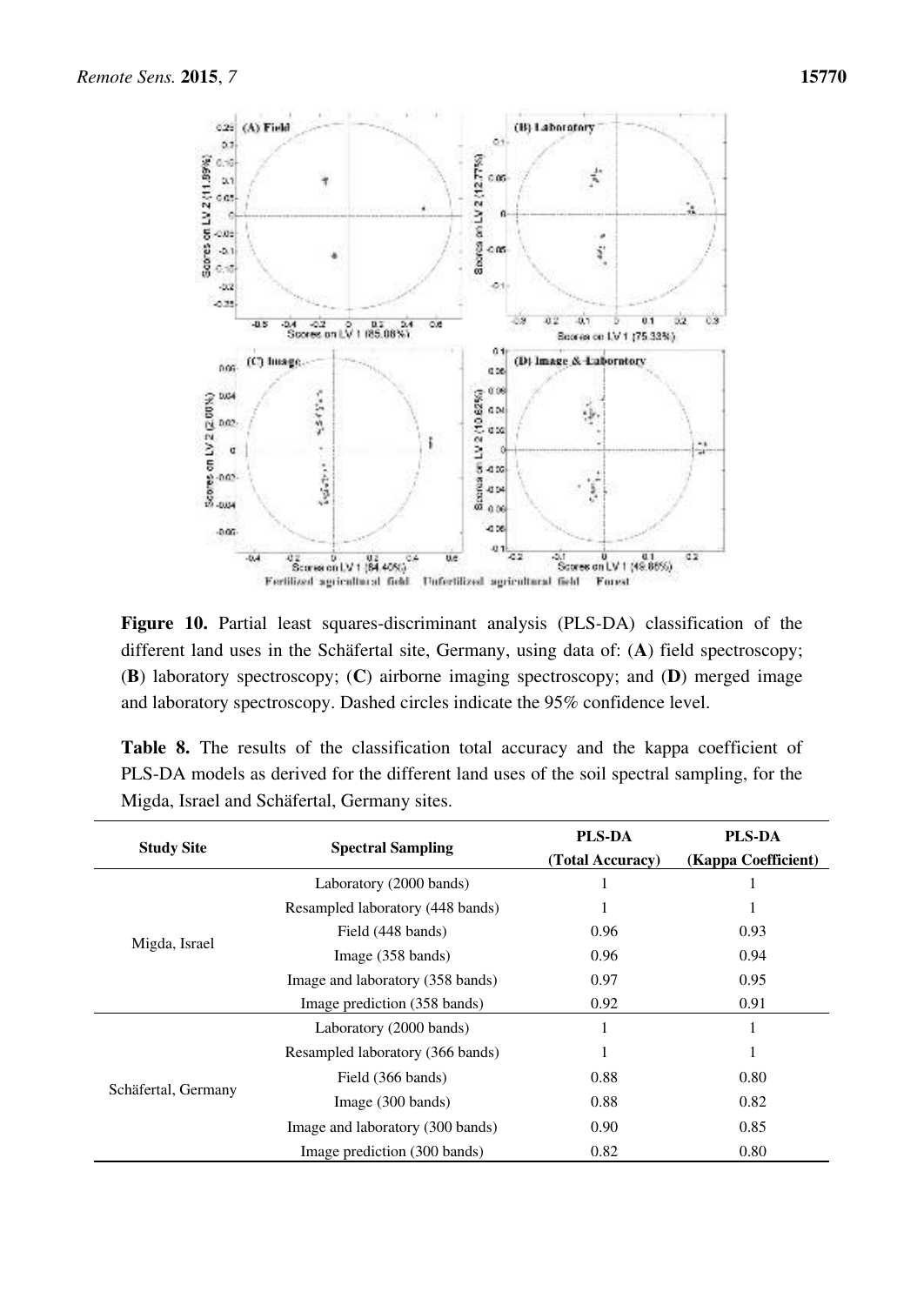The classifications of the soil condition scores in the two systems were well separated, and each sample represents SSQI scores. The SSQI algorithm was implemented on the output results of the PLS-DA combined model (laboratory spectral data and the extracted pixels from the image). The predictions of the SSQI model in the two sites are shown in Figures 11 and 12. The classification predictions of the image had a total accuracy of 0.92 and 0.82, and a kappa coefficient of 0.91 and 0.80, in the Migda and Schäfertal sites, respectively. The SSQI indicates a higher value than the SQI; the model of the SSQI is a proportional model that is not based on the individual probability of each class but on the cumulative probabilities. Therefore, the proportions between classes that explain the changes caused by management are more essential than the actual values. The extracted pixels from the SSQIs predicted from the spectral data were significantly correlated to the SQIs calculated from the laboratory-measured data in the two sites (F = 9.75,  $p \ge 0.01$ ; F = 13.57,  $p \ge 0.01$ , respectively). The correlations between the SSQI and the SQI were  $R^2 = 0.71$  and  $R^2 = 0.7$ , in the Migda and Schäfertal sites, respectively. The spatial selection of the sampling points and the number of sampling affect the strength of the correlation coefficient between the SSQI and SQI.



**Figure 11.** Hyperspectral imaging spectroscopy of the spectral soil quality index (SSQI) at Migda site, Israel.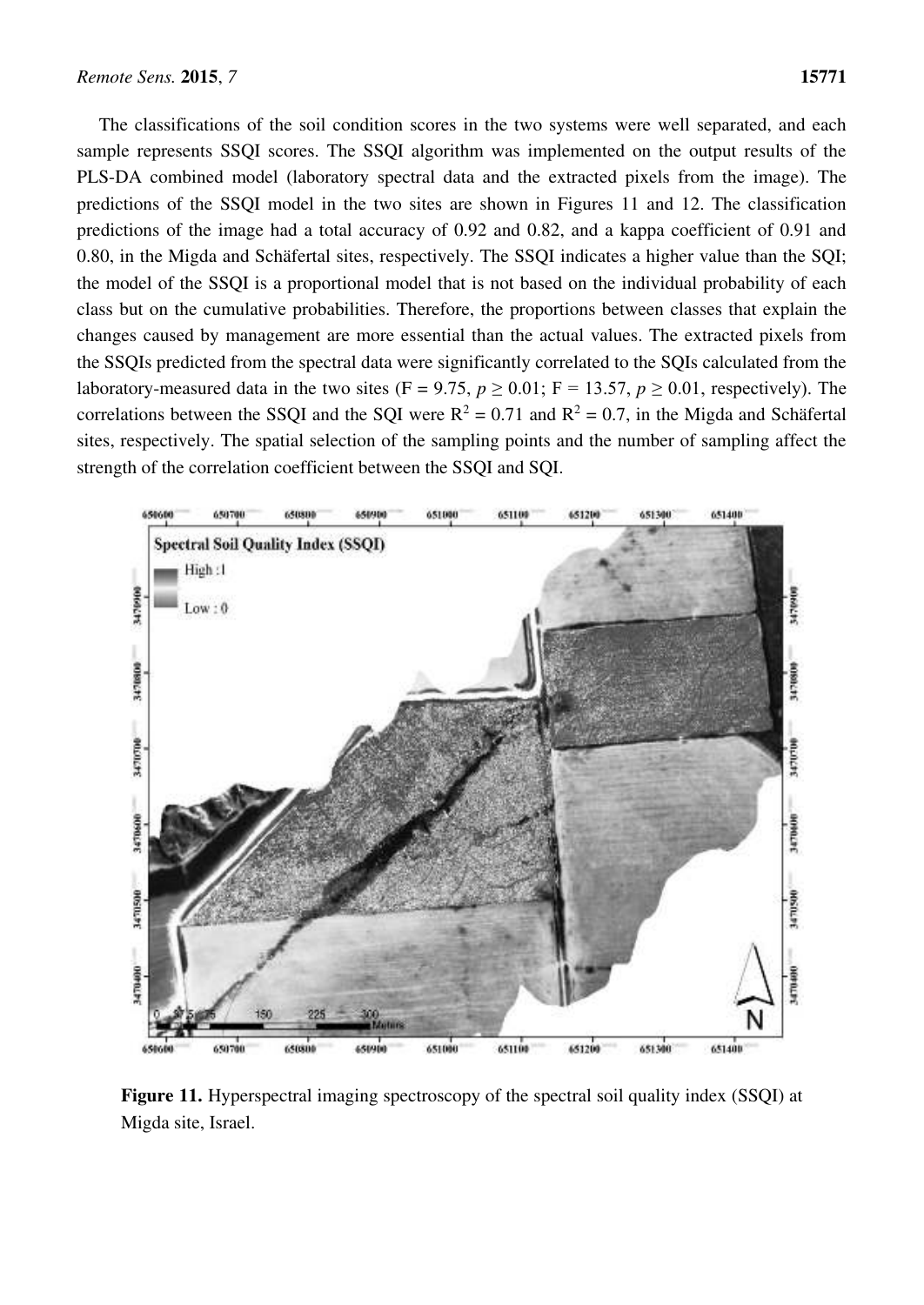

**Figure 12.** Hyperspectral imaging spectroscopy of the spectral soil quality index (SSQI) at Schäfertal site, Germany.

#### **4. Discussion**

To the best of our knowledge, at present, most studies dealing with optical remote sensing technologies for SQ assessment focus on several soil properties as indicators of SQ for a specific soil type or land use [10], and much less research exists on the potential of IS for developing SQ surface maps. These studies mainly use point spectroscopy, either in the laboratory or in the field, and do not implement IS on a regional scale. In the move from point spectroscopy to IS, the transition is not only from micro- to macroscales, but a whole new set of challenges is encountered. In the current study, the prediction of SQIs was explored in the context of two different experimental agricultural sites under different climatic regimes using spectroscopic techniques and IS. It was found that the SSQIs from IS were not significantly different from traditional SQIs. The correlations between the extracted pixels from SSQI map and the SQI that were measured in the field were  $R^2 = 0.71$  and  $R^2 = 0.7$ , in the Migda and Schäfertal sites, respectively. The analysis of the current study demonstrated the ability and reliability of SSQI and key soil properties to be efficiently predicted by VIS-NIR-SWIR spectroscopy.

#### *4.1. Soil Properties and the Soil Quality Index*

Many soil properties can be measured, depending on the expected soil function, land use, and management system, for assessing SQ. However, the process of measuring and analyzing a large number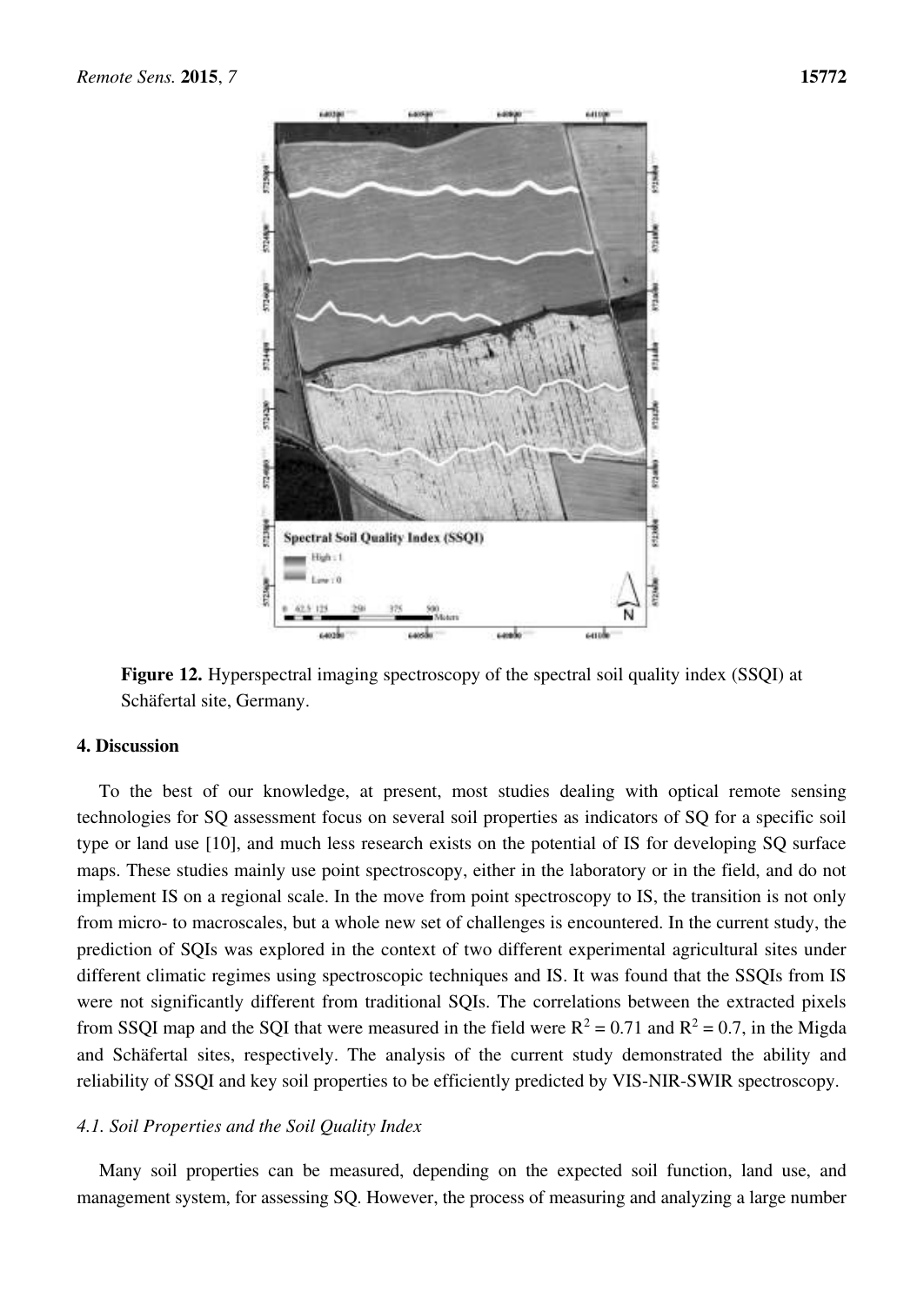of soil properties is usually time-consuming and costly. In this study, the Cornell Soil Health Test (CSHT) protocols were adopted for analyzing 13 physical, biological, and chemical soil properties. Selecting indicators (soil properties) that are sensitive enough to detect the effects of management systems on SQ is essential. For example, in our study, soil texture was excluded from the analysis because it is a fixed soil property and cannot be readily influenced by management practices [4,30,71]. We focused here on the effect of management on the SQ and soil properties. However, developing soil texture maps is of great importance as this property determines the water retention of the soil and can serve as an input for hydrological models and simulations [72]. In addition, conventional methods for selecting proper indicators based on the PCA were used. Data redundancy was effectively reduced by using PCA and by reducing the soil properties with high multivariate correlations that were considered as redundant. Different weights were selected for each soil property according to the PCA results. These results showed that an appropriate number of soil properties can provide information for evaluating land-use impact on SQ in different study sites.

The SQI in the Migda site shows significant differences between all land uses and between their biological and chemical components. The SQI in the Schäfertal site shows no significant differences between the fertilized agricultural field and the forest land use. However, a significant reduction in the SQI value was found in the unfertilized agricultural field and the other two land uses. The differences between the two agricultural fields might be related to the urea fertilizer application on the fertilized agricultural field several days prior to the field campaign. It is known that urea fertilization leads to substantial increases in the pH value in the first three weeks after application [73]. The fertilized agricultural field showed a significantly higher pH value than the unfertilized agricultural field. In addition, even if no significant differences in the SQI were found between the fertilized agricultural field and the forest in the Schäfertal site, the physical, biological, and chemical components differed significantly. This fact reflects an important advantage of the SQI model as an integrative approach that recognizes many processes in soils [74]. The SQI equation is valid for establishing the degree of soil degradation as a function of soil properties [2,75,76]. In addition, it enables land-use effects on soil properties to be identified and monitored by the proportions between the physical, biological, and chemical components.

#### *4.2. Predictability of Indicators and Indices*

Overall, the predictions of individual indicators and the SQI were "good" to "excellent" for several soil properties (Table 7). However, in each site, the correlation of the soil properties by spectroscopy was different and could be related to the variety of chromophores, which vary with the environmental conditions and the status of the five soil formation factors (climate, topography, parent material, organic matter, and time), and long-term management. In addition, the accuracy is related to the soil properties' concentrations and proportions, and to the number of sampling points. For example, the correlation of NO3 and NH<sup>4</sup> were ranked as "good" to "excellent" in the Migda site, and "poor" to "medium" in the Schäfertal site (Table 7). The concentration of  $NO<sub>3</sub>$  in the Schäfertal site was too low (>0.03 mg/100 gr) to be identified by conventional laboratory techniques, and therefore, it couldn't be identified by spectroscopic means. Spectroscopy is a reliable tool for assessing soil properties; however, it is site-specific and related to the soil function and structure. Previous studies have shown the ability of spectroscopy to predict several soil properties, such as texture, SOM, AWC, NH<sub>4</sub>, NO<sub>3</sub>, EC, and pH, with different prediction levels [15,25,31,66]. These differences are probably associated with the energy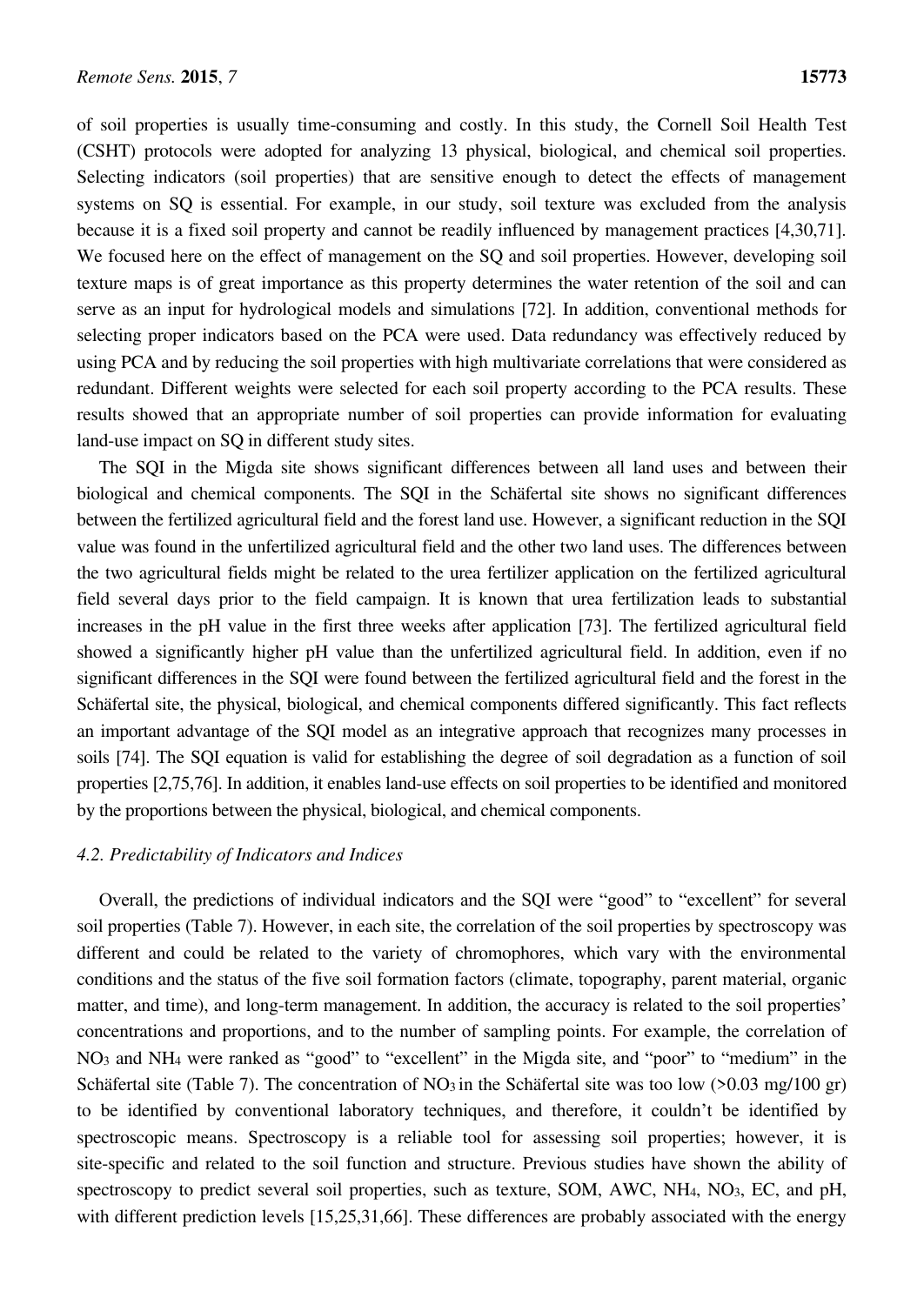of the absorbance and reflectance of molecular bonds in the NIR region due to the combination of C–H, N–H, C–O, C–N and O–H groups (chromophores) [77–79], minerals, water, and nutrients.

The spectral reflectance of a specific soil is a consequence of the entire chromophore interaction with the electromagnetic energy. This is related to the spectral curve that can serve as a footprint of the chromophore's overall existence in the examined matter. The ability to predict SQI is not only due to these primary soil properties, but also to a range of secondary properties that improve the prediction ability. The mechanism by which the prediction of these soil properties is possible depends on how well they are correlated with primary soil variables. The predictions of the integrated soil properties and the SQI predictions had "good" prediction accuracy (Figure 8). These results demonstrate that VIS-NIR-SWIR spectroscopy is suitable for the multidimensional evaluation of SQI. The SQIs were significantly correlated, in the Migda site ( $\mathbb{R}^2 = 0.84$ ;  $p \le 0.01$ ) and the Schäfertal site ( $\mathbb{R}^2 = 0.78$ ;  $p \le 0.01$ ). Furthermore, after finalizing the SQI, the PLS-R technique can be used rapidly, making it possible to analyze a large number of samples in a practical and timely manner as a prediction model. These qualities make spectroscopic analysis, combined with PLS-R, an attractive method for environmental monitoring, especially for modeling SQ in changed land uses [10].

## *4.3. Spectral Indices for Soil Quality Assessment*

In both sites, no differences were found between the classification accuracy of the laboratory and the resampled laboratory model (reduction from 2000 to either 448 or 366 bands). The reduction in the spectral bands and the resampling of data to the AISA spectral bands did not affect the classification accuracy [80]. Other studies showed the same trend in which no advantages were found with continuous spectral data [81]. The classification accuracy depends on several factors, such as the spectral variance between classes, the number of classes, the number of sampling points, noise effects, the spectral resolution, and the PPTs. PPTs can improve the classification accuracy by increasing the variability between classes while decreasing the variability within classes. In this study, we used the second-order transformation of the polynomial Savitzky-Golay smoothing, an autoscale transformation, and GLSW. These PPTs were found to be very effective in data transformation, leading to a highly accurate classification. This conclusion is in agreement with a similar soil study [18]. Pre-processing may be relevant for addressing some of the problems associated with IS. In this study, no significant differences were found between the classification accuracy of the field and the extracted pixels from the image model in both sites. This fact can be related to soil aggregation, particle size distribution, water content, and the presence of additional elements in the soil, such as vegetation litter, rock particles, and mineral deposits. However, differences between the classification accuracy of the laboratory and the field model (undisturbed soil sample) were found and can be related to the standardization of the sample preparation and the measurement procedure. The integrated model of extracted pixels from the image and the laboratory improved the classification accuracy (Table 8). In addition, the classification accuracy of the Migda site was higher than that of the Schäfertal site, which can be related to the number of sampling points that reduced the predication accuracy of the model.

IS has drawbacks relative to point spectrometry, such as a low signal-to-noise ratio, atmosphere attenuation, a varying field of view for every pixel, spectral instability, a low integration time for a given pixel, a spectral mixing problem, optical shifts from one pixel to another and more. To upscale the model to IS, additional corrections must be amplified, such as the BRDF effect, and the removal of water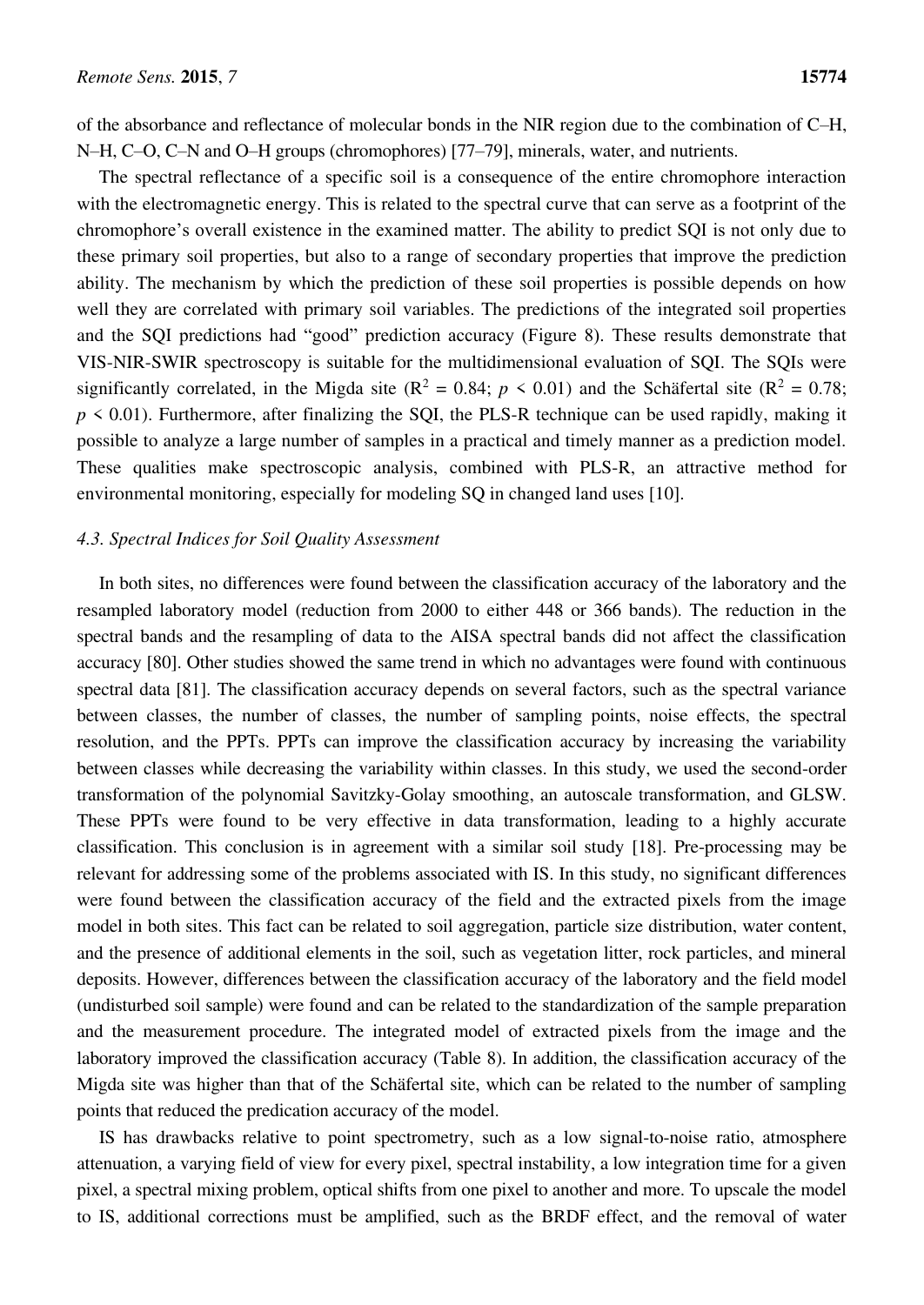absorption bands, masking the vegetation signal, and more. In Figure 12, which shows the SSQI surface map of the Schäfertal site, the striping of the BRDF is shown; this is due to the mosaic of the six AISA flight lines that were stitched into one. The BRDF effect reduces the total accuracy of the SSQI model in the Schäfertal site. Because most of the applications for soil were developed for point spectrometry, their immediate adaptation for the IS domain requires proper attention and adequate solutions to minimize the above problems [3,36,82]. The SSQI map (Figure 11) shows spatial pattern of soil quality, in the abandoned agricultural field with grazing. This pattern may be related to the small wadi that crosses the field and may affect the grazing density and distribution. This study provides a framework for assessing SSQI by the VIS-NIR-SWIR spectral range with IS as a preliminary tool for detecting hotspots of soil degradation at a regional scale. The PLS-DA model describes the possible separation of predefined soil conditions. Furthermore, these results demonstrate the sensitivity of reflectance spectroscopy to management changes in converted land-use soil conditions.

### *4.4. Monitoring Soil Quality with IS*

IS is a promising tool for studying soil properties in large spatial domains. Most of the studies using IS addressed specific soil properties and not integrative SQ monitoring approaches [3]. IS is a rapid, nondestructive, reproducible, and cost-effective analytical method, and therefore useful for SQ assessment. Although the IS approach is a cost-effective method, it hasn't been fully adopted because it is difficult to process and has not yet been recognized by many end-users [36]. As the IS product is a geo-positioning mosaic comprising many spectral points, traditional (quantitative) approaches that successfully work for point spectrometry measurements may also be suitable for the imaging domain. The benefits of this technique include a reduction of the sampling processing time and an increase in the number of samples that can be analyzed within time and budget constraints, and hence, an improvement of the detection of changes in SQ in a given area. The SSQI is a diagnostic tool for assessing SQ in changed land uses and treatments. The correlations between the SSQI and the SQI were good in both sites. However, there is a need for the additional development of modeling approaches to create links between soil point spectroscopy and IS at a large spatial scale., Examining the cause of the soil degradation requires an extensive assessment of SQ by soil measurements and the use of models such as the SQI (using the physical, biological, and chemical components). Note that the use of IS as presented in this study can be relevant only in area with bare soil. In this study, the forests in Schäfertal site and abandoned agricultural fields in Migda site were excluded from the analysis since they were covered with vegetation.

SQ policies usually address specific management goals, such as productivity, waste recycling, and environmental protection [60]. Thus, methodologies for SQ assessment should be able to measure the specific soil functions and the soil ecosystem services associated with these management goals. The ability of spectral analysis for evaluating SQ in point spectroscopy and IS will allow field implementation with IS and portable spectrometer equipment as new ways for monitoring and mapping SQ in order to address soil threats in a near real-time manner [10]. This is an important implication for sustainable agricultural management, in particular, and land use, in general, because greater spatial and temporal resolution sampling will be possible at a lower cost. The SSQI maps can be used in various ways. Firstly, they may help in segmenting the landscape into soil-landscape units for each soil composition according to the land-use dynamics. Secondly, IS data can be analyzed using physically and chemically based methods to derive soil properties and soil function. Moreover, IS can be used as a data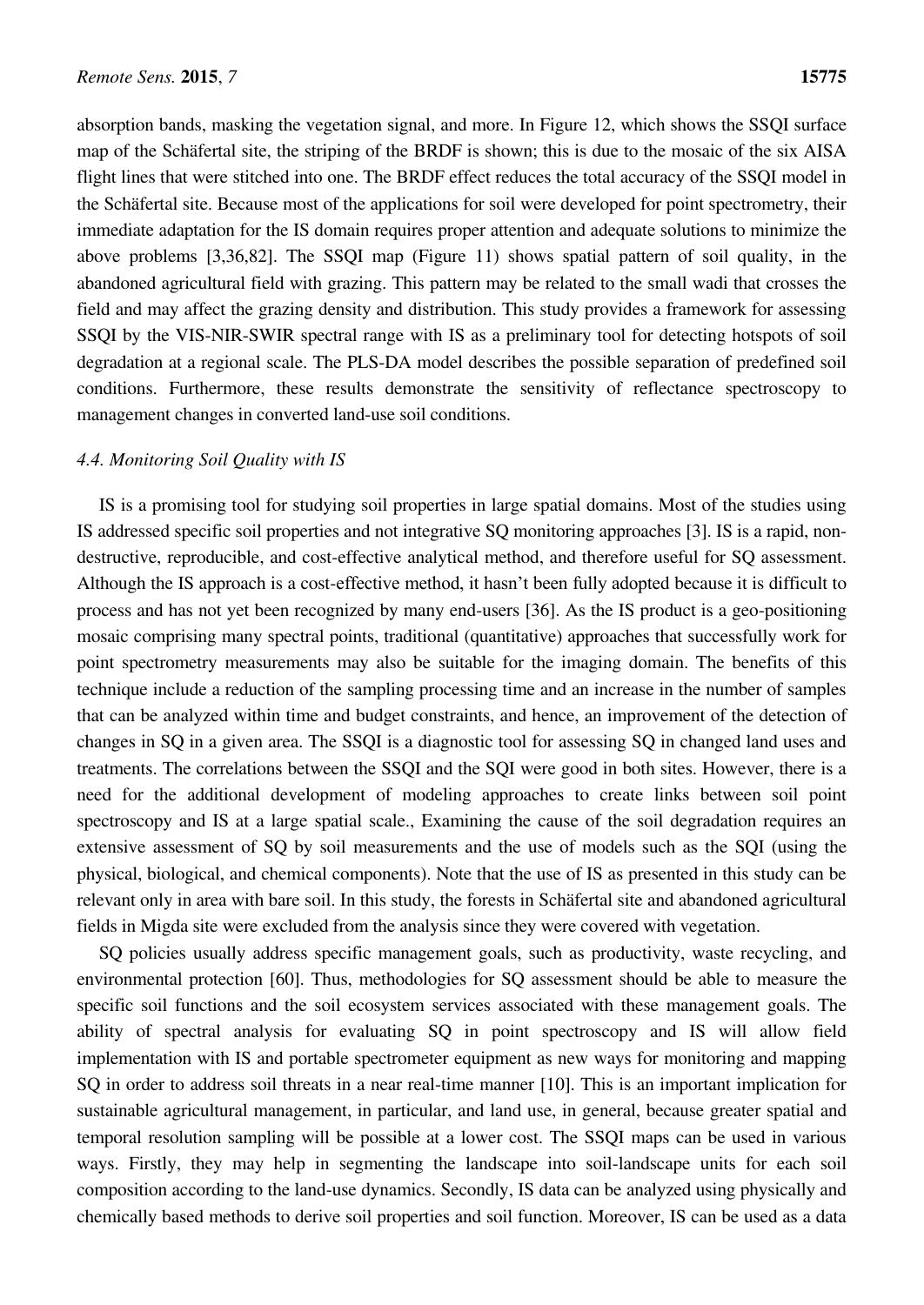source supporting digital soil mapping [9]. Finally, IS methods can facilitate the mapping of inaccessible areas by reducing the need for extensive time-consuming and costly field surveys in the future [9,83].

## **5. Conclusions**

The current study underscores the potential application of reflectance spectroscopy and IS as reliable diagnostic screening tools for assessing SQ at a local scale, as well as the many soil attributes that are used to compute the SQI. The results demonstrate that: (1) correlations between the predicted spectral values and the calculated SQI were  $R^2 = 0.84$ ; RPD = 2.43 and  $R^2 = 0.78$ ; RPD = 2.10 in the Israeli and the German study sites, respectively; (2) the key soil properties of SQ can be predicted with "good" or "moderate" accuracy, but these are site-specific and related to the environmental conditions and the status of the five soil formation factors, as well as to long-term management; (3) the SQI for both agricultural experimental sites were predicted with "good" accuracy and were as good as those calculated from laboratory-measured data; (4) the utilized linear parametric models, PCA, PLS-R, and PLS-DA, improved the ability to predict soil properties and SQI, and they enabled us to overcome the problems of multivariant and highly collinear data such as that gained by spectroscopy; (5) the classification of soils using the PLS-DA statistical model into spectrally defined entities provides a basis for spatially explicit and quantitative definitions for developing the SSQI at a regional scale; and (6) the SSQI score related to land-use management could be differentiated by reflectance data, thus demonstrating that the SSQI is related to the productive function of the soil. The VIS-NIR-SWIR spectroscopy and IS can be used as a reproducible method for monitoring the effects of land use and for identifying hotspots of soil degradation at a regional scale. IS can provide a reliable approach for assessing SSQI and can be used for a rapid, low-cost analysis of soil conditions at appropriate scales under different management, land-use, and soil types. Thus, SSQI maps may help in evaluating the effects of management practices and in developing a better understanding of soil functions in the near future.

### **Acknowledgments**

Financial support from the Transnational Access to Research Infrastructures Activity in the 7th Framework Program of the EC under the ExpeER project (REA grant agreement no. 262060) for conducting the research is gratefully acknowledged. The research at the German site was supported by TERENO (TERrestrial ENvironmental Observatories, www.tereno.net).

# **Author Contributions**

Tarin Paz-Kagan initiated and performed the experiments, produced the results, and wrote the first draft of the manuscript. Christoph Salbach, Andreas Schmidt, Angela Lausch, and Steffen Zacharias participated in producing the results from the Schäfertal site in Germany. Eli Zaady, Gila Notesco, Eyal Ben-Dor, and Arnon Karnieli participated in producing the results from the Migda site in Israel. All authors reviewed and approved the manuscript.

## **Conflicts of Interest**

The authors declare no conflict of interest.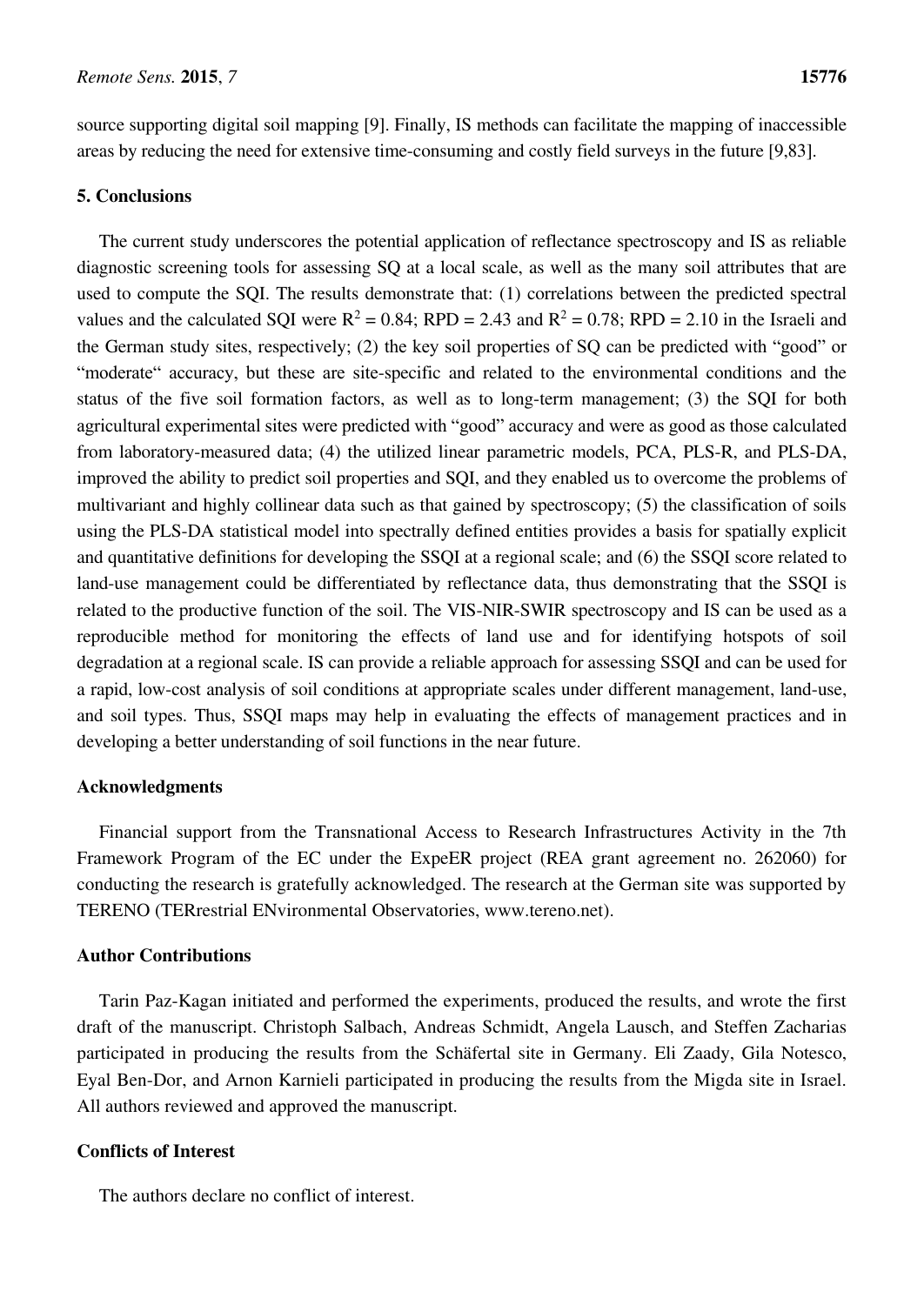# **References**

- 1. Karlen, D.L.; Ditzler, C.A.; Andrews, S.S. Soil quality: Why and how? *Geoderma* **2003**, *114*, 145–156.
- 2. Lal, R. Restoring soil quality to mitigate soil degradation. *Sustainability* **2015**, *7*, 5875.
- 3. Ben-Dor, E.; Chabrillat, S.; Dematte, J.A.M.; Taylor, G.R.; Hill, J.; Whiting, M.L.; Sommer, S. Using imaging spectroscopy to study soil properties. *Remote Sens. Environ.* **2009**, *113* (Suppl. 1), S38–S55.
- 4. Andrews, S.S.; Karlen, D.L.; Mitchell, J.P. A comparison of soil quality indexing methods for vegetable production systems in northern california. *Agric. Ecosyst. Environ.* **2002**, *90*, 25–45.
- 5. Gugino, B.K.; Abawi, G.S.; Idowe, O.J.; Schindelbeck, R.R.; Smith, L.L.; Thies, J.E.; Wolfe, D.W.; Van Es, H.M. *Cornell Soil Health Assessment Training Manual*; New York State Agricultural Experiment Station, Cornell University: New York, NY, USA, 2009.
- 6. Doran, J.W.; Parkin, T.B. Quantitative indicators of soil quality: A minimum data set. In *Methods for Assessing Soil Quality*; Doran, J.W., Jones, A.J., Eds.; Soil Science Society of America: Madison, WI, USA, 1996; pp. 25–37.
- 7. Rezaei, S.A.; Gilkes, R.J.; Andrews, S.S. A minimum data set for assessing soil quality in rangelands. *Geoderma* **2006**, *136*, 229–234.
- 8. Doran, J.W.; Parkin, T.B. Defining and assessing soil quality. In *Defining Soil Quality for a Sustainable Environment*; Doran, J.W., Coleman, D.C., Bezdicek, D.F., Stewart, B.A., Eds.; Soil Science Society of America, Inc.: Madison, WI, USA, 1994; pp. 3–21.
- 9. Mulder, V.L.; de Bruin, S.; Schaepman, M.E.; Mayr, T.R. The use of remote sensing in soil and terrain mapping—A review. *Geoderma* **2011**, *162*, 1–19.
- 10. Askari, M.S.; Cui, J.; O'Rourke, S.M.; Holden, N.M. Evaluation of soil structural quality using VIS–NIR spectra. *Soil Tillage Res.* **2015**, *146*, 108–117.
- 11. Ben-Dor, E.; Banin, A. Visible and near-infrared (0.4 nm–1.1 nm) analysis of arid and semiarid soils. *Remote Sens. Environ.* **1994**, *48*, 261–274.
- 12. Conforti, M.; Castrignanò, A.; Robustelli, G.; Scarciglia, F.; Stelluti, M.; Buttafuoco, G. Laboratorybased Vis–NIR spectroscopy and partial least square regression with spatially correlated errors for predicting spatial variation of soil organic matter content. *Catena* **2015**, *124*, 60–67.
- 13. Eisele, A.; Chabrillat, S.; Hecker, C.; Hewson, R.; Lau, I.C.; Rogass, C.; Segl, K.; Cudahy, T.J.; Udelhoven, T.; Hostert, P.*, et al.* Advantages using the thermal infrared (TIR) to detect and quantify semi-arid soil properties. *Remote Sens. Environ.* **2015**, *163*, 296–311.
- 14. Viscarra Rossel, R.A.; Walvoort, D.J.J.; McBratney, A.B.; Janik, L.J.; Skjemstad, J.O. Visible, near infrared, mid infrared or combined diffuse reflectance spectroscopy for simultaneous assessment of various soil properties. *Geoderma* **2006**, *131*, 59–75.
- 15. Gholizadeh, A.; Boruvka, L.; Saberioon, M.; Vasát, R. Visible, near-infrared, and mid-infrared spectroscopy applications for soil assessment with emphasis on soil organic matter content and quality: State-of-the-art and key issues. *Appl. Spectrosc.* **2013**, *67*, 1349–1362.
- 16. Mouazen, A.; Karoui, R.; De Baerdemaeker, J.; Ramon, H. Classification of soil texture classes by using soil visual near infrared spectroscopy and factorial discriminant analysis techniques. *J. Near Infrared Spectrosc.* **2005**, *13*, 231–240.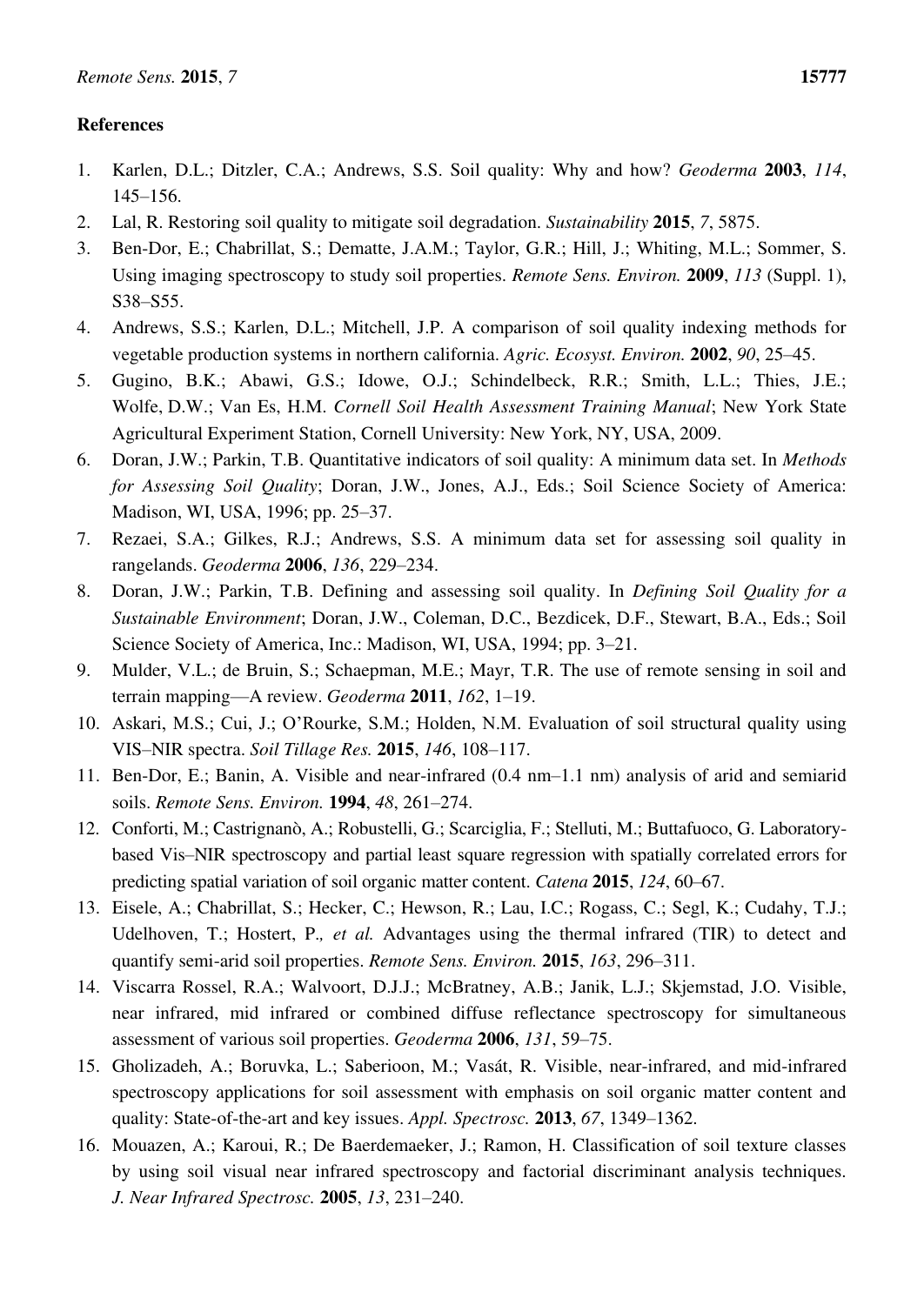- 17. Mouazen, A.M.; Kuang, B.; de Baerdemaeker, J.; Ramon, H. Comparison among principal component, partial least squares and back propagation neural network analyses for accuracy of measurement of selected soil properties with visible and near infrared spectroscopy. *Geoderma*  **2010**, *158*, 23–31.
- 18. Rozenstein, O.; Paz-Kagan, T.; Salbach, C.; Karnieli, A. Comparing the effect of preprocessing transformations on methods of land-use classification derived from spectral soil measurements. *IEEE J. Sel. Top. Appl. Earth Obs. Remote Sens.* **2015**, *6*, 2393–2404.
- 19. Shepherd, K.D.; Walsh, M.G. Development of reflectance spectral libraries for characterization of soil properties. *Soil Sci. Soc. Am. J.* **2002**, *66*, 988–998.
- 20. Savitzky, A.; Golay, M.J.E. Smoothing and differentiation of data by simplified least squares procedures. *Anal. Chem.* **1964**, *36*, 1627–1639.
- 21. Fystro, G. The prediction of c and n content and their potential mineralisation in heterogeneous soil samples using vis–nir spectroscopy and comparative methods. *Plant Soil* **2002**, *246*, 139–149.
- 22. Martens, H.; Høy, M.; Wise, B.M.; Bro, R.; Brockhoff, P.B. Pre-whitening of data by covariance-weighted pre-processing. *J. Chemom.* **2003**, *17*, 153–165.
- 23. Kinoshita, R.; Moebius-Clune, B.N.; van Es, H.M.; Hively, W.D.; Bilgilis, A.V. Strategies for soil quality assessment using visible and near-infrared reflectance spectroscopy in a western kenya chronosequence. *Soil Sci. Soc. Am. J.* **2012**, *76*, 1779–1788.
- 24. Awiti, A.O.; Walsh, M.G.; Shepherd, K.D.; Kinyamario, J. Soil condition classification using infrared spectroscopy: A proposition for assessment of soil condition along a tropical forest-cropland chronosequence. *Geoderma* **2008**, *143*, 73–84.
- 25. Cécillon, L.; Barthès, B.G.; Gomez, C.; Ertlen, D.; Genot, V.; Hedde, M.; Stevens, A.; Brun, J.J. Assessment and monitoring of soil quality using near-infrared reflectance spectroscopy (NIRs). *Eur. J. Soil Sci.* **2009**, *60*, 770–784.
- 26. Odlare, M.; Svensson, K.; Pell, M. Near infrared reflectance spectroscopy for assessment of spatial soil variation in an agricultural field. *Geoderma* **2005**, *126*, 193–202.
- 27. Velasquez, E.; Lavelle, P.; Barrios, E.; Joffre, R.; Reversat, F. Evaluating soil quality in tropical agroecosystems of colombia using nirs. *Soil Biol. Biochem.* **2005**, *37*, 889–898.
- 28. McCarty, G.W.; Reeves, J.B.; Reeves, V.B.; Follett, R.F.; Kimble, J.M. Mid-infrared and near-infrared diffuse reflectance spectroscopy for soil carbon measurement. *Soil Sci. Soc. Am. J.*  **2002**, *66*, 640–646.
- 29. Cohen, M.J.; Prenger, J.P.; DeBusk, W.F. Visible-near infrared reflectance spectroscopy for rapid, nondestructive assessment of wetland soil quality. *J. Environ. Qual.* **2005**, *34*, 1422–1434.
- 30. Idowu, O.J.; Van Es, H.M.; Abawi, G.S.; Wolfe, D.W.; Ball, J.I.; Gugino, B.K.; Moebius, B.N.; Schindelbeck, R.V.; Bilgili, R.A. Farmer-oriented assessment of soil quality using field, laboratory, and VNIR spectroscopy methods. *Plant Soil* **2008**, *307*, 243–253.
- 31. Paz-Kagan, T.; Shachak, M.; Zaady, E.; Karnieli, A. A spectral soil quality index (SSQI) for characterizing soil function in areas of changed land use. *Geoderma* **2014**, *230–231*, 171–184.
- 32. Ben-Dor, E.; Levin, N.; Saaroni, H. A spectral based recognition of the urban environment using the visible and near-infrared spectral region (0.4–1.1 µm). A case study over Tel-Aviv, Israel. *Int. J. Remote Sens.* **2001**, *22*, 2193–2218.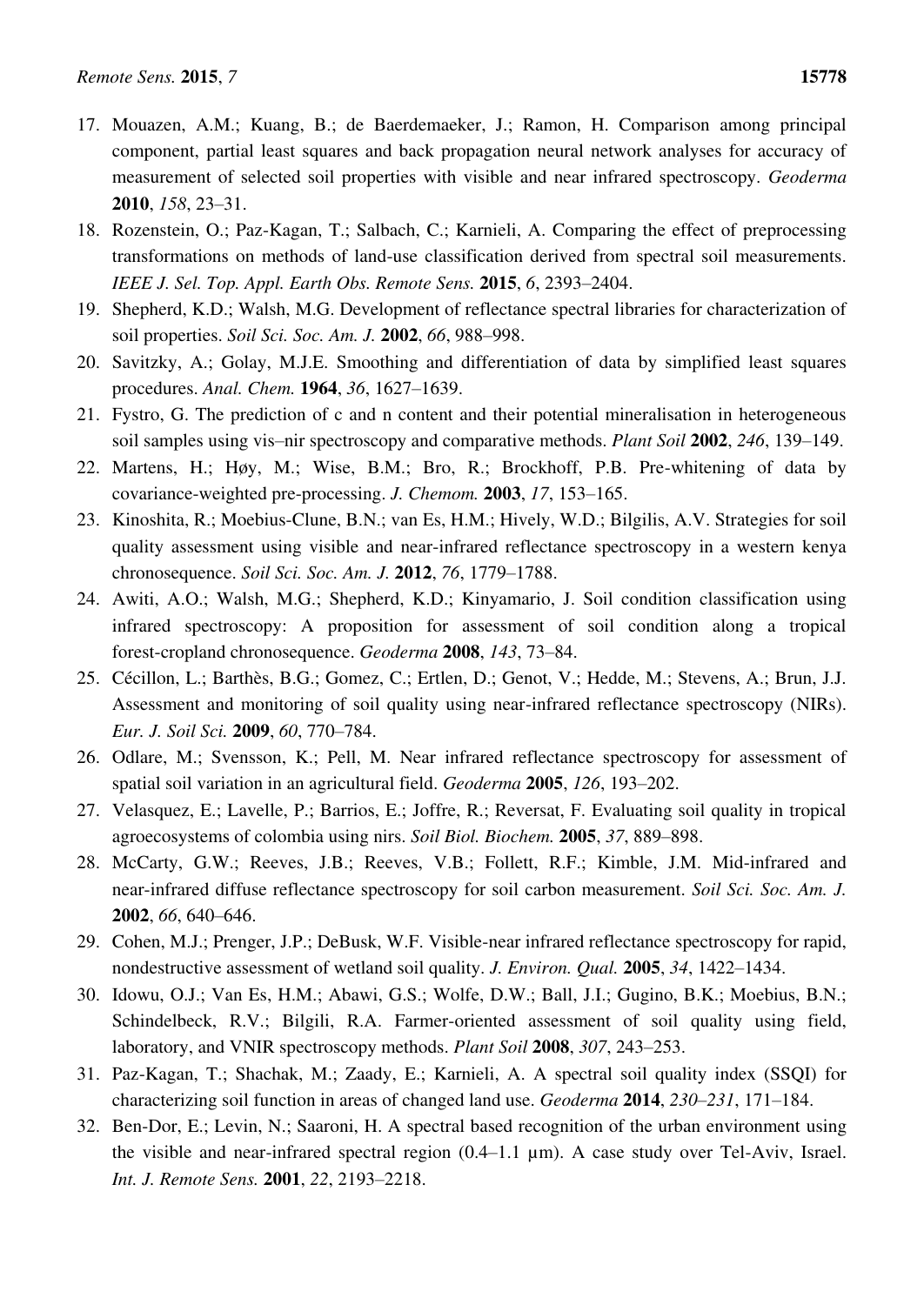- 33. Goetz, A.F.H.; Vane, G.; Solomon, J.E.; Rock, B.N. Imaging spectroscopy for earth remote sensing. *Science* **1985**, *228*, 1147–1153.
- 34. Green, R.O.; Eastwood, M.L.; Sarture, C.M.; Chrien, T.G.; Aronsson, M.; Chippendale, B.J.; Faust, J.A.; Pavri, B.E.; Chovit, C.J.; Solis, M., *et al.* Imaging spectroscopy and the airborne visible/infrared imaging spectrometer (AVIRIS). *Remote Sens. Environ.* **1998**, *65*, 227–248.
- 35. Nocita, M.; Stevens, A.; van Wesemael, B.; Aitkenhead, M.; Bachmann, M.; Barthès, B.; Ben-Dor, E.; Brown, D.J.; Clairotte, M.; Csorba, A*.* Chapter four—Soil spectroscopy: An alternative to wet chemistry for soil monitoring. In *Advances in Agronomy*; Donald, L.S., Ed.; Academic Press: San Diego, CA, USA, 2015; Volume 132, pp 139–159.
- 36. Ben‐Dor, E.; Taylor, R.G.; Hill, J.; Demattê, J.A.M.; Whiting, M.L.; Chabrillat, S.; Sommer, S. Imaging spectrometry for soil applications. In *Advances in Agronomy*; Donald, L.S., Ed.; Academic Press: San Diego, CA, USA, 2008; Volume 97, pp 321–392.
- 37. Weber, B.; Olehowski, C.; Knerr, T.; Hill, J.; Deutschewitz, K.; Wessels, D.C.J.; Eitel, B.; Büdel, B. A new approach for mapping of biological soil crusts in semidesert areas with hyperspectral imagery. *Remote Sens. Environ.* **2008**, *112*, 2187–2201.
- 38. Sobrino, J.A.; Franch, B.; Mattar, C.; Jiménez-Muñoz, J.C.; Corbari, C. A method to estimate soil moisture from airborne hyperspectral scanner (AHS) and ASTER data: Application to SEN2FLEX and SEN3EXP campaigns. *Remote Sens. Environ.* **2012**, *117*, 415–428.
- 39. Pascucci, S.; Casa, R.; Belviso, C.; Palombo, A.; Pignatti, S.; Castaldi, F. Estimation of soil organic carbon from airborne hyperspectral thermal infrared data: A case study. *Eur. J. Soil Sci.*  **2014**, *65*, 865–875.
- 40. Zacharias, S.; Bogena, H.; Samaniego, L.; Mauder, M.; Fuß, R.; Pütz, T.; Frenzel, M.; Schwank, M.; Baessler, C.; Butterbach-Bahl, K.; *et al.* A network of terrestrial environmental observatories in germany. *Vadose Zone J.* **2011**, *10*, 955–973.
- 41. Paz-Kagan, T.; Shachak, M.; Zaady, E.; Karnieli, A. Evaluation of ecosystem responses to land-use change using soil quality and primary productivity in a semi-arid area, Israel. *Agric. Ecosyst. Environ.* **2014**, *193*, 9–24.
- 42. Pimstein, A.; Eitel, J.U.H.; Long, D.S.; Mufradi, I.; Karnieli, A.; Bonfil, D.J. A spectral index to monitor the head-emergence of wheat in semi-arid conditions. *Field Crop. Res.* **2009**, *111*, 218–225.
- 43. Sanchez, P.A.; Couto, W.; Buol, S.W. The fertility capability soil classification system: Interpretation, applicability and modification. *Geoderma* **1982**, *27*, 283–309.
- 44. Ollesch, G.; Kistner, I.; Meissner, R.; Lindenschmidt, K.-E. Modelling of snowmelt erosion and sediment yield in a small low-mountain catchment in germany. *Catena* **2006**, *68*, 161–176.
- 45. Ollesch, G.; Sukhanovski, Y.; Kistner, I.; Rode, M.; Meissner, R. Characterization and modelling of the spatial heterogeneity of snowmelt erosion. *Earth Surf. Process. Landf.* **2005**, *30*, 197–211.
- 46. Luo, J.; Ying, K.; Bai, J. Savitzky–golay smoothing and differentiation filter for even number data. *Signal Process.* **2005**, *85*, 1429–1434.
- 47. Chang, C.-W.; Laird, D.A.; Mausbach, M.J.; Hurburgh, C.R. Near-infrared reflectance spectroscopy—Principal components regression analyses of soil properties. *Soil Sci. Soc. Am. J.*  **2001**, *65*, 480–490.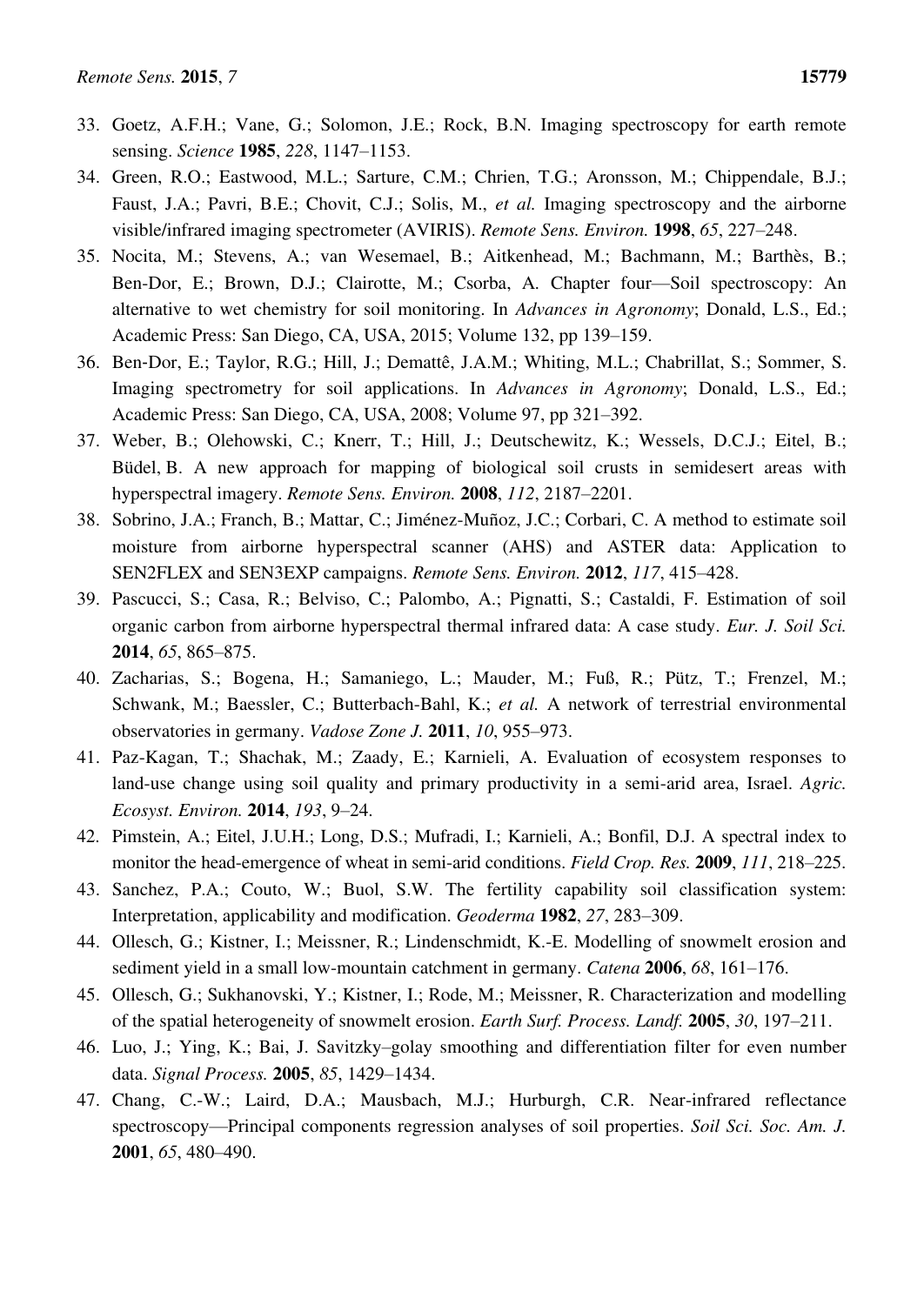- 48. Vågen, T.-G.; Shepherd, K.D.; Walsh, M.G. Sensing landscape level change in soil fertility following deforestation and conversion in the highlands of madagascar using vis-nir spectroscopy. *Geoderma* **2006**, *133*, 281–294.
- 49. Wise, B.M.; Gallagher, N.B.; Martin, E.B. Application of PARAFAC2 to fault detection and diagnosis in semiconductor etch. *J. Chemom.* **2001**, *15*, 285–298.
- 50. Wise, B.; Gallagher, N.; Bro, R.; Shaver, J.; W., W.; Koch, R. *Chemometrics Tutorial for PLS\_Toolbox and Solo*; Eigenvector Research, Inc: Wenatchee, WA, USA, 2006.
- 51. Brook, A.; Ben-Dor, E. Supervised vicarious calibration (SVC) of multi-source hyperspectral remote-sensing data. *Remote Sens.* **2015**, *7*, 6196–6223.
- 52. Rogaß, C.; Spengler, D.; Bochow, M.; Segl, K.; Lausch, A.; Doktor, D.; Roessner, S.; Behling, R.; Wetzel, H.-U.; Kaufmann, H. Reduction of radiometric miscalibration—Applications to pushbroom sensors. *Sensors* **2011**, *11*, 6370–6395.
- 53. Schläpfer, D.; Richter, R.; Feingersh, T. Operational brdf effects correction for wide-field-of-view optical scanners (brefcor). *IEEE Trans. Geosci. Remote Sens.* **2015**, *53*, 1855–1864.
- 54. Tucker, C.J. Red and photographic infrared linear combinations for monitoring vegetation. *Remote Sens. Environ.* **1979**, *8*, 127–150.
- 55. Karnieli, A.; Tsoar, H. Spectral reflectance of biogenic crust developed on desert dune sand along the Israel-Egypt border. *Int. J. Remote Sens.* **1995**, *16*, 369–374.
- 56. Schindelbeck, R.R.; van Es, H.M.; Abawi, G.S.; Wolfe, D.W.; Whitlow, T.L.; Gugino, B.K.; Idowu, O.J.; Moebius-Clune, B.N. Comprehensive assessment of soil quality for landscape and urban management. *Landsc. Urban Plan.* **2008**, *88*, 73–80.
- 57. Black, C.A. *Methods of Soil Analysis: Part I Physical and Mineralogical Properties*; American Society of Agronomy: Madison, WI, USA, 1965.
- 58. Stevenson, F.J. *Nitrogen-Organic Forms. In Methods of Soil Analysis, Part 3; Chemical Methods*, 4th ed*;* Soil Science Society of America: Madison, WI, USA, 2005.
- 59. Ankeny, M.D.; Ahmed, M.; Kaspar, T.C.; Horton, R. Simple field method for determining unsaturated hydraulic conductivity. *Soil Sci. Soc. Am. J.* **1991**, *55*, 467–470.
- 60. Andrews, S.S.; Karlen, D.L.; Cambardella, C.A. The soil management assessment framework. *Soil Sci. Soc. Am. J.* **2004**, *68*, 1945–1962.
- 61. Karlen, D.L.; Andrews, S.S.; Doran, J.W. Soil quality: Current concepts and applications. In *Advances in Agronomy*; Academic Press: San Diego, CA, USA, 2001; Volume 74, pp 1–40.
- 62. Govaerts, B.; Sayre, K.D.; Deckers, J. A minimum data set for soil quality assessment of wheat and maize cropping in the highlands of mexico. *Soil Till. Res.* **2006**, *87*, 163–174.
- 63. Masto, R.E.; Chhonkar, P.K.; Purakayastha, T.J.; Patra, A.K.; Singh, D. Soil quality indices for evaluation of long-term land use and soil management practices in semi-arid sub-tropical India. *Land Degrad. Dev.* **2008**, *19*, 516–529.
- 64. Masto, R.E.; Chhonkar, P.K.; Singh, D.; Patra, A.K. Soil quality response to long-term nutrient and crop management on a semi-arid inceptisol. *Agric. Ecosyst. Environ.* **2007**, *118*, 130–142.
- 65. Efron, B.; Gong, G. A leisurely look at the bootstrap, the jackknife, and cross-validation. *Am. Stat.*  **1983**, *37*, 36–48.